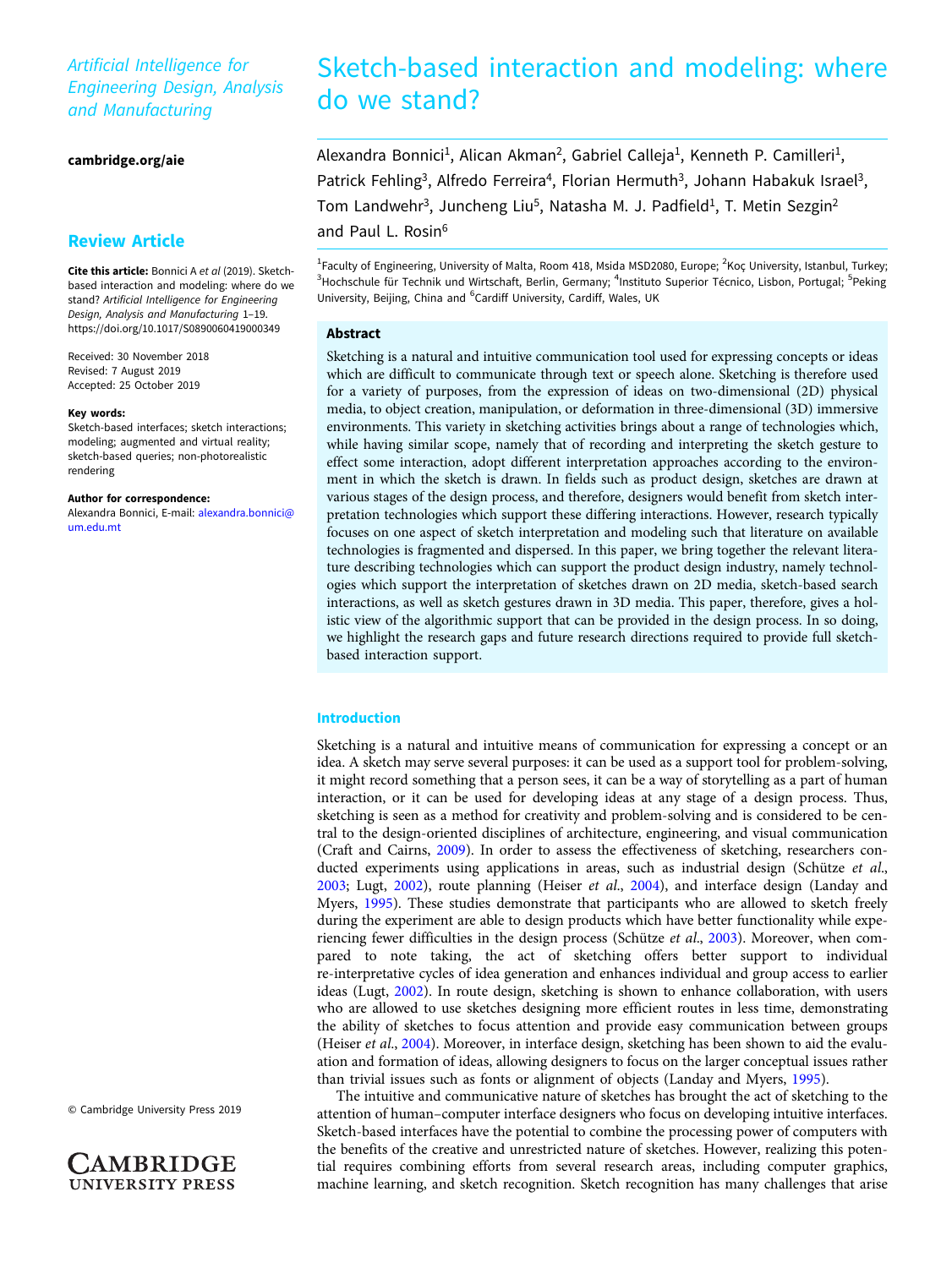from the computational difficulties of processing the output of the highly individual and personal task of sketching, requiring algorithms that can overcome the ambiguity and variability of the sketch. An effective sketch recognition method should be able to recognize freehand drawings, created on any surface and with any material. Achieving high recognition rates that meet these constraints remains a challenge.

This paper builds on the discussions which took place during a three-day workshop held at the University of Malta in March 2018. This workshop brought together researchers with experience in sketch interpretation, sketch-based retrieval, sketch interactions in virtual and augmented reality (VR/AR) interfaces, and non-photorealistic rendering (NPR). Although these research areas are often discussed independently, they complement each other: natural interfaces in augmented reality systems allow for the exploration of concepts in collaborative design. Interpretation of drawings made in physical or digital ink also focuses on natural interfaces, albeit in two-dimensional (2D) digital or paper drawings. Thus, seeking common grounds between these two research areas allow for the integration of different sketching modalities in conjunction with augmented reality rendering. To such a synergy, research in three-dimensional (3D) object search makes it possible to integrate library searching of object parts within the augmented reality environment. The object simplification through NPR is then particularly useful in this context to search for specific parts. This paper presents the position taken by the participants after this workshop. In the paper, we take a broad view and look into the interpretation problem in diverse contexts, for example, in the context of 3D modeling, sketch-based retrieval, multimodal interaction, VR and AR interfaces. Conclusions reached in this paper are a result of the discussions which took place during the workshop and reflect not only the authors' opinions but also the insights brought into the workshop by practicing manufacturing engineers and architectural designers who were also present at the workshop.

The rest of the paper is divided as follows: the section "State of the art in sketch interpretation and modeling" provides a review of the state of the art in sketch interpretation and sketch-based modeling algorithms, the section "Future directions" discusses open challenges and future directions that should be addressed to improve the practicality of these systems, while the section "Conclusion" concludes the paper.

#### State of the art in sketch interpretation and modeling

Machine interpretation of drawings dates back to as early as the 1960s with the development of algorithms able to interpret blueprints and cadastral maps to automate the digitization process of such drawings (Ablameyko and Pridmore, [2000](#page-14-0)), branching quickly into the interpretation of drawings as 3D objects (Clowes, [1971;](#page-14-0) Huffman, [1971\)](#page-15-0). Research in sketch interpretation remains active through attempts to relax drawing constraints as well as the development of different technologies which changed the way people draw. [Figure 1](#page-2-0) illustrates the different sketch interactions which will be discussed in this paper. The section "Interpretation of offline sketches" describes the processing steps to obtain 3D models from paper-based sketches. The section "Interactive sketches" describes the interactive interfaces which require digital sketching. The section "Sketch-based shape retrieval" describes sketch-based retrieval approaches which can compare the sketch directly to some 3D object database or to a sketched rendering of the object. Finally, the section "Beyond

the single-user, single-sketch applications" describes sketching interactions in VR and AR which can be used to either manipulate a premade 3D object or create a fresh 3D object within the VR/AR environment.

#### Interpretation of offline sketches

In its most primitive form, a sketch captures fleeting ideas (Eissen and Steur, [2007\)](#page-15-0). The sketch may, therefore, be incomplete and inaccurate, but the ability to explain abstract concepts through drawings makes the sketch a powerful means of communication (Olsen et al., [2008](#page-16-0)). Notwithstanding the strengths of pen-and-paper sketching, the sketch serves only as an initial working document. Once a concept is sufficiently developed, initial sketches are redrawn using computer-aided design (CAD) tools to obtain blueprints for prototyping (Cook and Agah, [2009\)](#page-14-0) or to benefit from VR or AR interactions with the product. Despite the effectiveness and ability of CAD tools to handle complex objects, these tools have a steep learning curve for novice users and even experienced designers spend a considerable amount of time and energy using these CAD tools. Ideally, the conversion from paper-based sketches to a working CAD model is achieved without requiring any redrawing of the sketch. The machine interpretation of paper-based drawings may be loosely divided into three steps, namely distinguishing ink marks from the background through binarization; representing the ink strokes in vector form; and obtaining shape information from the drawing to change the flat drawing into a 3D working model.

#### Image binarization

Off-the-shelf binarization algorithms, such as Otsu's or Chow and Kaneko's algorithms (Szeliski, [2010\)](#page-16-0), provide a suitable foreground to background separation when drawings are drawn on plain paper and scanned. However, problems arise with the introduction of textured paper, such as ruled or graph paper, bleedthrough from previous drawings, as illustrated in [Figure 2a](#page-2-0) and even variable illumination, as illustrated in [Figure 2b](#page-2-0). Thus, binarization algorithms need to be robust to these gray-level artifacts, leading to more robust binarization algorithms such as Lins et al. ([2017\)](#page-15-0), among others.

#### **Vectorization**

Once the ink strokes are distinguished from the image foreground, vectorization is applied to allow the ink strokes to be redrawn under the CAD environment (Tombre et al., [2000](#page-16-0)). The focus here lies in the accurate representation of the topology of the ink strokes, paying particular attention to preserve an accurate representation of junction points (Katz and Pizer, [2004](#page-15-0)). Skeletonization algorithms, which remove pixels contributing to the width of the ink strokes while retaining the pixels which contribute to the medial-axis of strokes, are a natural first step toward vectorization (Tombre et al., [2000](#page-16-0)). However, skeletonization produces spurious line segments, especially if the ink strokes are not smooth. Thus, skeletonization algorithms rely heavily on beautification and line fitting of the skeletal lines (Hilaire and Tombre, [2006\)](#page-15-0). Alternatively, rather than attempt to correct the spurs created through skeletonization, the medial-axis may be obtained through matching pairs of opposite contours (Ramel et al., [1998\)](#page-16-0) or horizontal and vertical run lengths (Keysers and Breuel, [2006](#page-15-0)). All of these algorithms require visiting each pixel in the image to determine whether it forms part of the medial-axis. Line strokes can, however, be approximated as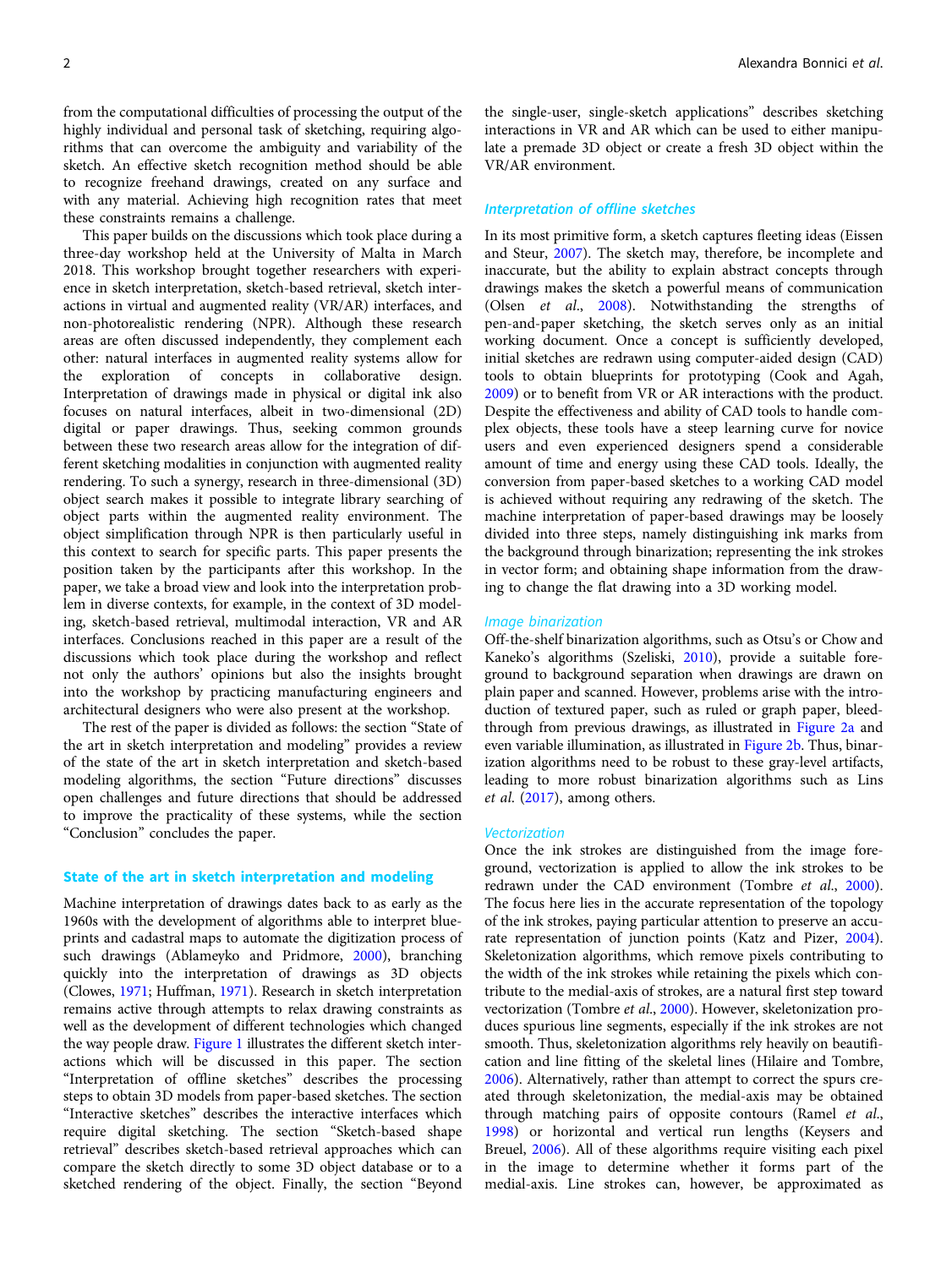<span id="page-2-0"></span>

Object database

Fig. 1. An overview of the different sketch interaction modes discussed in this paper.



Fig. 2. (a) A pen-based sketch with bleed-through (drawing provided by Stephen C. Spiteri). (b) A pencil sketch showing variable illumination.

piecewise linear segments, and thus, it is possible to reduce the computational costs for locating the medial-axis by adopting a sampling approach (Dori and Wenyin, [1999;](#page-15-0) Song et al., [2002\)](#page-16-0). These sampling approaches then rely on heuristics to propagate the sampler through the stroke and attempt to propagate the line for its entirety, beyond the junction point.

Junction points, however, have an essential role in the interpretation of the drawing, and thus, if the vectorization does not find the junction locations directly, these are often estimated from the intersection points of lines (Ramel et al., [1998](#page-16-0)). This approach, while suitable for neat, machine-generated line drawings, is not suitable for human sketches which are typically drawn sloppily with poorly located junctions (Ros and Thomas, [2002\)](#page-16-0) as illustrated in [Figure 3](#page-3-0). Moreover, these algorithms typically assume

that the drawings consist predominantly of straight lines and circular arcs. Problems arise when this assumption is relaxed to include a larger variety of smooth curves, which allows for drawings with more natural surfaces, as illustrated in [Figure 4.](#page-3-0) Recent vectorization algorithms shifted the focus from the location of lines to the localization of junction points, borrowing from computer vision approaches of finding corners in natural images but adapting this to sketched drawings. Notably, Chen et al. [\(2015](#page-14-0)) use a polar curve to determine the number of branches at a potential junction point, hence establishing the junction order as well as locating the junction position. Noris et al. ([2013\)](#page-16-0), Pham et al. [\(2014\)](#page-16-0), Favreau et al. ([2016](#page-15-0)), and Bessmeltsev and Solomon [\(2019\)](#page-14-0) characterize the topology of junctions typically found in sketches, describing the different possible points of contact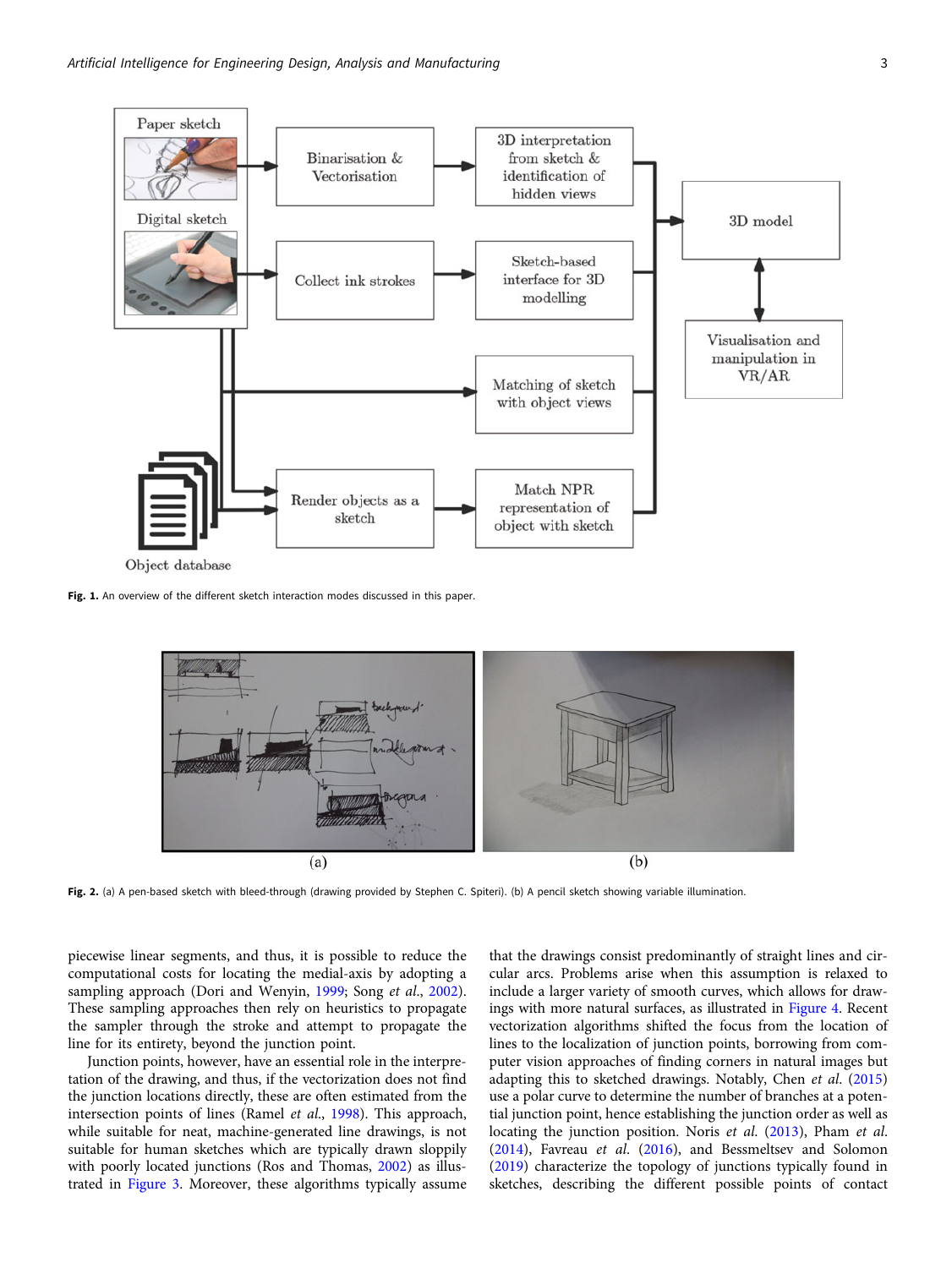<span id="page-3-0"></span>

Fig. 3. Lines do not necessarily intersect accurately at a junction point.

Fig. 4. The two smooth curves are badly represented by two junction points in (a) rather than the single tangential point of intersection as in (b).

between the central lines of two strokes at every junction, while Bonnici et al. ([2018](#page-14-0)) use Gabor-like filters to first roughly localize junctions, and then refine the junction position and topology by focusing only on the image area around the junction.

[Table 1](#page-4-0) provides an overview of the vectorization algorithms discussed and their performance. We note that the evaluation of vectorization algorithms does not follow a standardized procedure, and there are four metrics described in the literature. The edit cost index (ECI) which is the weighted average of the number of false alarms, the number of misses, the number of fragmented ground-truth vectors, and the number of individual ground-truth vectors grouped into a single vector (Chhabra and Phillips, [1998\)](#page-14-0). This measure, therefore, assesses the number of corrections to the vector data that the user must perform to correct any algorithmic errors. Dori and Wenyin ([1999](#page-15-0)) introduce the vector recovery index (VRI) which gives a measure of the similarity between the extracted vectors and the ground-truth vectors, taking into account the overlap between vectors, fragmentation and merging of vectors. Noris et al. [\(2013](#page-16-0)) later introduce two alternative metrics. The centerline error (CE) measures the shift in the detected centerline position from ground-truth centerline as a ratio of the line thickness, while the salient point error (SPE) measures the distance between the detected junction points and the ground-truth junction points as a percentage of the line width.

Moving away from traditional preprocessing required for vectorization techniques, Simo-Serra et al. [\(2016](#page-16-0)) employ a fully convolutional neural network (CNN) to change a rough sketch into a simplified, single-line drawing. The CNN is designed to have three parts. First, an encoded spatially compresses the image. The second step then extracts the essential lines from the image, while the third step acts as a decoder and converts the simplified representation into a gray scale image of the same

resolution as the input. The CNN is trained using pairs of rough and simplified sketches, with the rough sketches being generated through an inverse reconstruction process, that is, given a simplified sketched drawing, the artist is asked to make a rough version of the sketch by drawing over it. Data augmentation is then used to introduce tonal variety, image blur and noise, thus increasing the drawing pairs. Similarly, Li et al. ([2017\)](#page-15-0) apply CNNs to extract structural lines from manga images. Here, a deeper network structure is used to overcome the patterned regions of the manga. The use of CNNs can, therefore, provide the necessary preprocessing to allow for the extraction of line vectors from rough sketches exhibiting over-sketching, as well as textures typical of shading strokes.

#### Interpretation

Once vectorized, the sketch can be rewritten in a format which is compatible with CAD-based software such as  $3DMax<sup>1</sup>$  among many others. These drawings remain, however, flat 2D drawings and obtaining the desired sketch-to-3D interpretation requires further drawing interpretation. The problem of assigning depth to a drawing is not a trivial task due to the inherent ambiguity in the drawing (Lipson and Shpitalni, [2007;](#page-15-0) Liu et al., [2011](#page-15-0)). Edge labeling algorithms, such as those described in Clowes ([1971\)](#page-14-0), Huffman [\(1971](#page-15-0)), Waltz ([1975](#page-16-0)), and Cooper [\(2008](#page-14-0)) among others, determine the general geometry of the edge, that is, whether an edge is concave, convex, or occluding. These algorithms define a junction as the intersection of three or four edges, creating a catalog of all possible junction geometries. The catalog of junctions is used as a look-up table to recover the 3D structure from the drawing. Although this approach is effective, its main

1 <https://www.autodesk.eu/products/3ds-max/overview>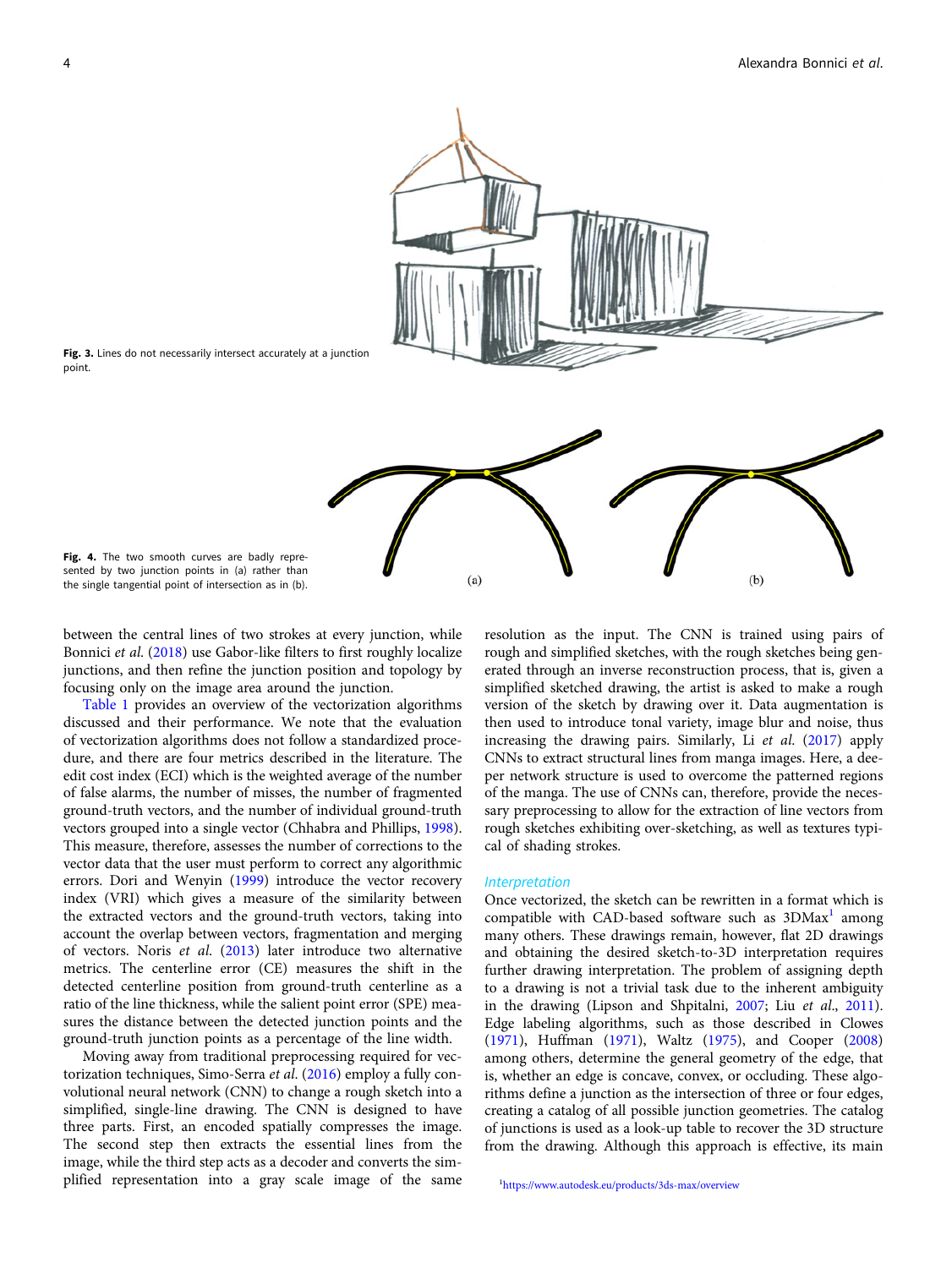| Algorithm                         | Brief description                                                                                                                                                                                                                                                                   | Performance measure                                                                                                          |  |
|-----------------------------------|-------------------------------------------------------------------------------------------------------------------------------------------------------------------------------------------------------------------------------------------------------------------------------------|------------------------------------------------------------------------------------------------------------------------------|--|
| Ramel et al. (1998)               | Straight line, quadrilateral and Bezier curve fitting on edge contours of<br>drawings. Suitable for technical and engineering drawings                                                                                                                                              | Visual inspection using the author's own image<br>database                                                                   |  |
| Dori and Wenyin<br>(1999)         | Propagates a rectangular segment along lines in a binary image to<br>extract line and circular arc fragments. Suitable for technical and<br>engineering drawings                                                                                                                    | Average VRI of 0.88 on the author's own images                                                                               |  |
| Song et al. (2002)                | Propagates a rectangular segment for lines and three rectangular<br>segments for circular arcs, progressively simplifying the drawing.<br>Suitable for technical and engineering drawings                                                                                           | Average VRI of 0.95 and an average ECI of 0.16                                                                               |  |
| Hilaire and Tombre<br>(2006)      | Fuzzy segmentation of the skeleton into lines and arcs, followed by<br>skeleton simplification and unification of parts. Suitable for technical<br>and engineering drawings                                                                                                         | An average ECI of 0.68 and an average VRI of 0.74 on<br>sample images from the GREC 2003 <sup>a</sup> contest images         |  |
| Keysers and Breuel<br>(2006)      | Performs run-length encoding directly on the binary image and fits<br>geometric primitives (lines and arcs) to resulting codes, using a<br>branch-and-bound technique to recursively subdivide the parameter<br>space. Suitable for technical and engineering drawings              | A VRI of 0.76 on the GREC 2003 contest images                                                                                |  |
| Noris et al. (2013)               | Analyses the drawing topology to overcome junction ambiguities.<br>Handles freehand sketches                                                                                                                                                                                        | Evaluated on the author's own drawings. An average<br>CE of 4.15% of line thickness and an SPE smaller than<br>the linewidth |  |
| Chen et al. (2015)                | Performs contour tracking on the image to detect line junctions. The<br>position of the junction is then determined through intensity polar<br>mapping. The bending degrees of contour paths are used to determine<br>the junction topological structure. Handles freehand sketches | Visual inspection using the author's own image<br>database                                                                   |  |
| Pham et al. (2014)                | Detect zones of high curvature on the image skeleton to detect junction<br>zones. The skeleton topology around this zone is then used to optimize<br>the position of the junction. Handles rough sketches                                                                           | A repeatability score of 75.25% on rotation, scale and<br>noise variations on GREC 2011 drawings                             |  |
| Favreau et al. (2016)             | Image skeleton is over-segmented and represented as a hypergraph.<br>Segments are then merged according to simplicity and fidelity criteria.<br>Junction locations determined through curve connectivity constraints.<br>Handles rough sketches                                     | An average displacement between ground truth and<br>extracted vectors of 0.6 pixels for a line width of 24<br>pixels         |  |
| Bessmeltsev and<br>Solomon (2019) | Uses frame-field processing to disambiguate junctions, using graph<br>structure to preserve the drawing topology. Handles freehand sketches                                                                                                                                         | Visual comparison using the images from Favreau<br>et al. (2016) and Noris et al. (2013)                                     |  |

<span id="page-4-0"></span>Table 1. Comparison of vectorization algorithms listing a brief description of the algorithms and their performance

a <http://www.cvc.uab.es/grec2003/>

drawback lies in the intensive computation to search and manage the junction catalog. Moreover, specifying the geometry alone is not sufficient for the formation of the 3D shape since there may be numerous 3D inflations of the sketch which satisfy this geometry. Thus, optimization-based methods, such as those described in Lipson and Shpitalni ([2007\)](#page-15-0) and Liu et al. [\(2011\)](#page-15-0), use shape regularities, such as orthogonality and parallel edges, to obtain a 3D inflation which closely matches the human interpretation of the drawing as illustrated in Figure 5. Alternatively, the initial inflation can make use of perspective or projective geometries, for example, by locating vanishing points to estimate the projection center, then using camera calibration techniques to estimate the 3D geometry (Mitani et al., [2002\)](#page-15-0).

The problem remains in deducing the hidden, unsketched part of the drawing. Algorithms, such as that described in Ros and Thomas ([2002](#page-16-0)), obtain the full 3D structure by solving planar equations of the object surfaces and assume that a wireframe drawing of the object is available. However, when people sketch, they typically draw only the visible part of the object such that the wireframe drawing is not always readily available. Moreover, our visual understanding of sketches allows us to infer the hidden parts of the drawing without too much effort (Cao et al., [2008](#page-14-0)).

Identification of hidden sketch topology typically starts from the geometric information held within the visible, sketched parts. In general, several plausible connections between the existing, visible vertices in the drawing are created to obtain a



Fig. 5. A 2D drawing may have several 3D inflations. Optimization algorithms based on heuristic regularities, such as orthogonality and parallel edges, may be used to prune out unlikely interpretations.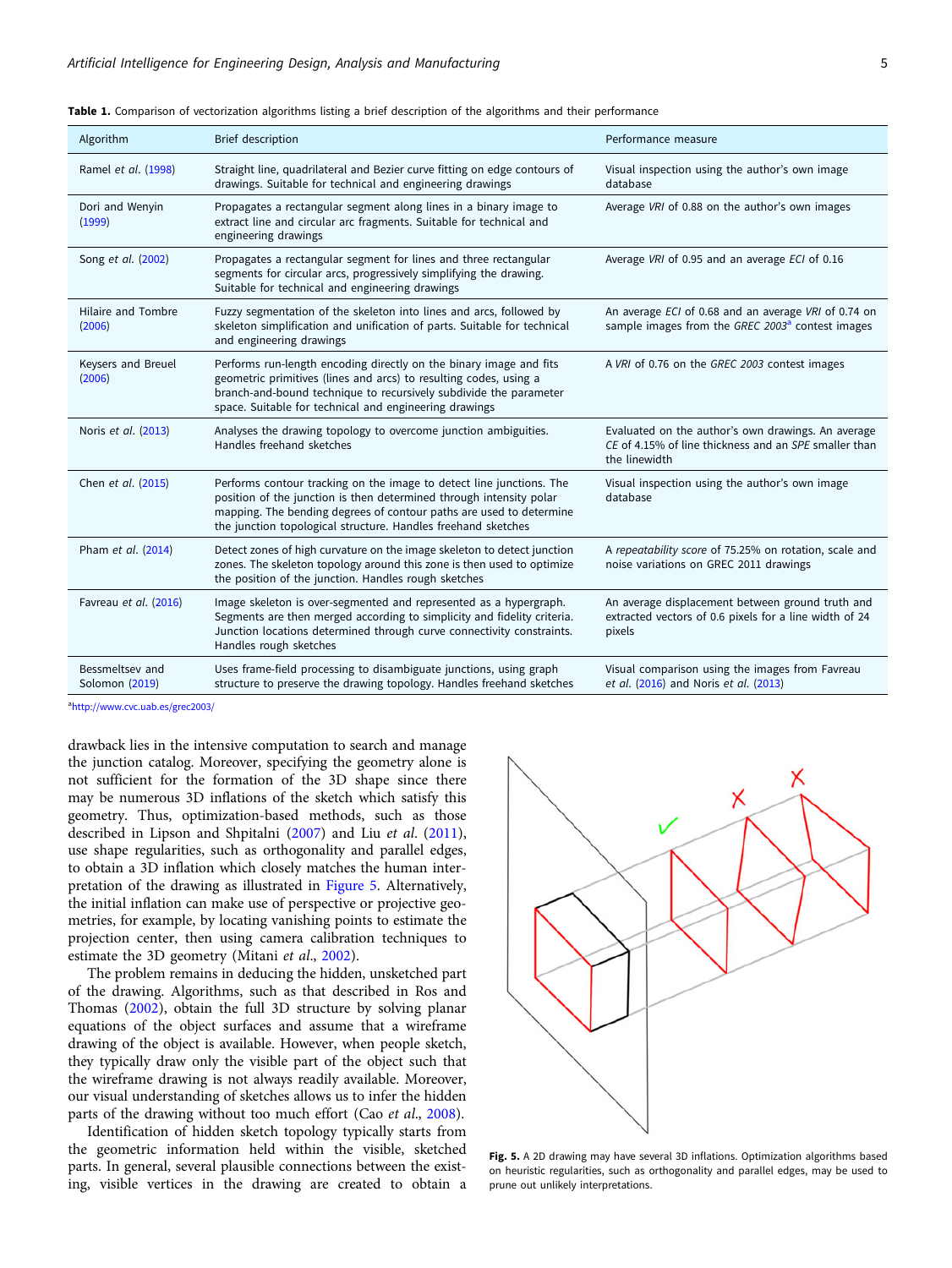reasonable, initial wireframe representation of the drawing. This initial representation is then modified by breaking links, introducing new vertex nodes to merge two existing edge branches, or introducing new edge branches to link two otherwise disconnected vertices (Cao et al., [2008](#page-14-0); Varley, [2009\)](#page-16-0). These modifications are carried out in such a way that the final hidden topology satisfies some heuristics, mainly based on human perception principles, such as the similarity between the hidden faces and visible faces (Cao et al., [2008\)](#page-14-0), retaining collinear and parallel relationships, and minimizing the number of vertices in the topology (Kyratzi and Sapidis, [2009](#page-15-0)). An exhaustive exploration of all the possibilities with which the visible vertices can be combined to form the hidden topology remains a problem. Kyratzi and Sapidis [\(2009](#page-15-0)) resolve this problem by adopting graph-theoretical ideas, allowing for multiple hypotheses of the hidden topology to exist in the branches of the tree structure.

The main limitation in the interpretation of paper-based sketched drawings remains that of the accuracy of the drawing. Misrepresentation of a junction point will result in a bad match between the sketched junction and the cataloged junctions which in turn results in incorrect geometry labels. This error will then propagate to the sketch inflation and estimation of the hidden viewpoints. Human interpretation of a 3D shape from sketches can, however, tolerate considerable variations from the true geometric form. Moreover, the geometric constraints used in the creation of depth from drawings may not fully represent the human ability of understanding the shape from sketches. Learning-based approaches may, therefore, be more suited to this task. Lun et al.  $(2017)$  $(2017)$  $(2017)$  consider such an approach, using deep networks to translate line drawings into 2D images representing the surface depth and normal from one or more viewpoints. A 3D point cloud is generated from these predictions, following which a polygon mesh is formed. Although the architecture proposed by Lun et al. ([2017](#page-15-0)) can be trained to provide a reconstruction from a single viewpoint, the network architecture does not obtain sufficient information from this single viewpoint to reconstruct the 3D shape accurately. Lun et al. ([2017\)](#page-15-0) propose to allow users to introduce viewpoints interactively, bridging the gap between offline interpretation techniques and interactive sketching.

The interpretation of offline sketches, therefore, relies on the ability of the vectorization algorithms to extract the lines and junctions that form the drawing topology as well as the interpretation algorithms that convert the 2D drawing into its 3D geometry. Perhaps the most difficult task of the vectorization algorithms lies in the identification of the line strokes and junction locations when presented with rough sketches consisting of overtracing and scribbling. While the most recent literature, par-ticularly the works proposed by Pham et al. [\(2014\)](#page-16-0) and Favreau et al. [\(2016](#page-15-0)), allows for some degree of roughness in the drawing, vectorization algorithms need to be robust to a greater degree of scribbling and incomplete drawings if these algorithms are to be useful for an early-stage design.

The interpretation algorithms which add depth to the 2D drawing also need to become more robust to drawing errors which can be introduced due to the quick manner with which initial sketches are drawn. While learning approaches, such as that described in Lun et al. [\(2017](#page-15-0)), can relax the need for strict adherence to correct geometry, a compromise between learning wrong interpretations of a junction geometry and the possibility of handling badly drawn junctions needs to be reached. The algorithms must, therefore, be able to learn the broader context in which the junction is being interpreted. Human artists resolve ambiguities through the use of artistic cues such as shadows and line weights. Thus, learning-based algorithms could also include the interpretation of these cues when gathering evidence on the geometric form of the sketched object.

#### Interactive sketches

The availability and increasing popularity of digital tablets brought about a shift in the sketching modality from the traditional pen-and-paper to interactive sketches drawn using digital ink. Sketch-based interfaces, such as Sketch (Zeleznik et al., [2006\)](#page-17-0), Cali (Fonseca et al., [2002](#page-15-0)), NaturaSketch (Olsen et al., [2011\)](#page-16-0), Teddy (Igarashi et al., [1999](#page-15-0)), Fibermesh (Nealen et al., [2007\)](#page-16-0), and DigitalClay (Schweikardt and Gross, [2000\)](#page-16-0) among many others, make use of additional inked gestures to allow users to inflate or mold the 2D drawings into a 3D shape.

Sketch-based interfaces often require that the user creates sketches using some particular language. For example, in Teddy (Igarashi et al., [1999\)](#page-15-0), the user draws a simple 2D silhouette of the object from which the 3D shape is constructed through the operation of blobby inflation. The algorithm first extracts the chordal axis of the triangulated mesh of a given silhouette. Then, an elevating process is carried out to inflate the 2D shape into 3D space, which is mirrored by the other side of the shape. The system demonstrates a simple but effective interface of sketch-based modeling. However, it can only handle simple and bulbous shapes, and hence cannot be easily generalized to other shape modeling such as shapes with sharp features.

While sketch-based interfaces overcome some of the difficulties in the interpretation of the sketch, they introduce a sketching language which distracts from the natural spontaneity of freehand sketching. Moreover, the interfaces are often designed such that the user progressively refines the 3D shape (Masry and Lipson, [2007;](#page-15-0) Xu et al., [2014](#page-16-0)), which can be time-consuming.

Delanoy et al. ([2018](#page-15-0)) learn to reconstruct 3D shapes from one or more drawings, using a deep CNN that predicts occupancy of a voxel grid from a line drawing. The CNN provides an initial 3D reconstruction as soon as the user draws a single view of the desired object. This single view will be updated once a new viewpoint is introduced, using an *updater* CNN to fuse together information from different viewpoints without requiring stroke correspondences between the drawings. The CNN is trained on primitive shapes, such as cubes and cylinders, which are combined through geometric additions and subtractions to create objects which have flat orthogonal faces but which can also support holes or protruding convex surfaces. A total of 20,000 such objects were created, using 50 of these shapes for testing, while the rest were used for training. Li et al. [\(2018](#page-15-0)) also adopt a CNN to infer depth from the 2D sketch of the 3D surface. This approach, however, aims at rendering general freeform shapes, focusing on geometric principles and optional user input to overcome drawing ambiguities. The CNN is used to predict depth/ normal maps using flow field regression and a confidence map, which gives the ambiguity at each point of the input sketch. As with Delanoy et al. ([2018\)](#page-15-0), the user first draws a single viewpoint of the object which is rendered as a 3D object. The user can then either further modify the surface by drawing curves over the surface, or providing depth values at sparse sample points, or reuse the frontal sketch to draw the back view of the object. Training data for CNN was generated by applying NPR to 3D shapes to attain sketch-like silhouette curves.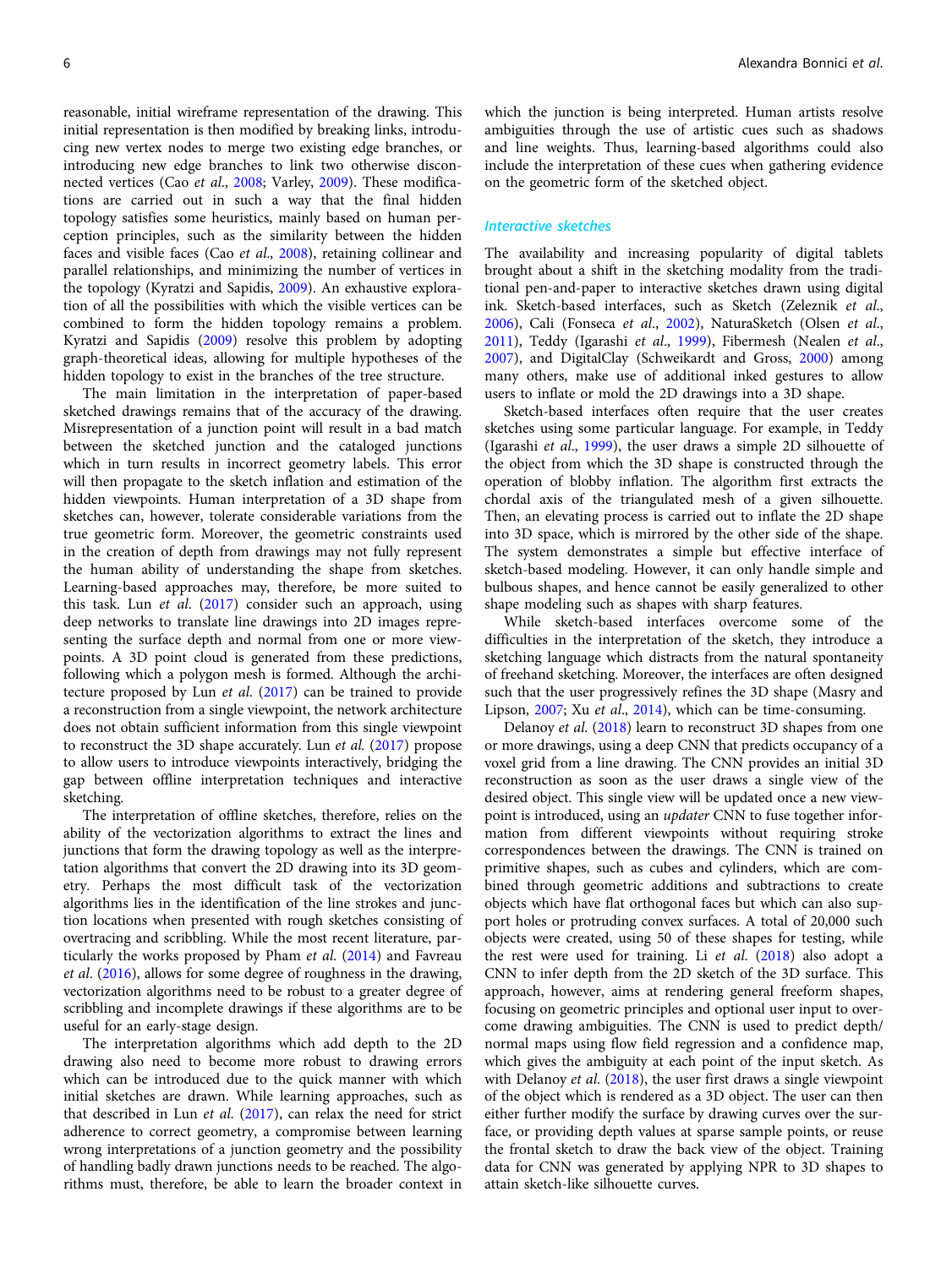| Algorithm                                       | Brief description                                                                                                                                                                                                                                                                                                                                                                                                                                                                               | Evaluation                                                                                                                                                                                                                                                                            |  |  |  |  |
|-------------------------------------------------|-------------------------------------------------------------------------------------------------------------------------------------------------------------------------------------------------------------------------------------------------------------------------------------------------------------------------------------------------------------------------------------------------------------------------------------------------------------------------------------------------|---------------------------------------------------------------------------------------------------------------------------------------------------------------------------------------------------------------------------------------------------------------------------------------|--|--|--|--|
| Teddy (Igarashi et al.,<br>1999)                | Creates a closed polygonal mesh model from the initial stroke<br>which the user can then modify through the use of extrusions,<br>cutting and smoothing operations each of which changes the<br>underlying polygonal structure such that it fits the new strokes.<br>The tool supports the formation of blob-like freeform objects                                                                                                                                                              | Informally evaluated among computer graphics researchers<br>and students who reported becoming fluent with the tool<br>within 10 min of tutorial and guided practice                                                                                                                  |  |  |  |  |
| DigitalClay<br>(Schweikardt and<br>Gross, 2000) | The user draws a sketch representation of the object using an<br>isometric viewpoint. The user strokes are "beautified", that is,<br>lines straightened and adjacent strokes connected to each<br>other to form corners. This initial sketch can be modified by<br>the user by either dragging the corner points or drawing over<br>the edges. Huffman-Clowes labeling is then applied to the<br>drawing before creating the 3D representation of the object                                    | n/a                                                                                                                                                                                                                                                                                   |  |  |  |  |
| Masry and Lipson<br>(2007)                      | The user draws a wireframe representation of the object which<br>is reconstructed assuming an underlying orthogonal axis<br>system. Hidden lines are not shown in the rendered<br>reconstruction, and the user can rotate the resulting object<br>and modify it accordingly. This approach supports planar<br>objects with straight or curved contours                                                                                                                                          | Visual comparison by the authors of objects created<br>through this approach. Objects consist of initial sketches<br>with up to 50 strokes which are processed in interactive time                                                                                                    |  |  |  |  |
| Sketch (Zeleznik et al.,<br>2006)               | A gesture-based user interface to create 3D primitives such as<br>cones, cylinders, spheres, and prisms. Other gestures can be<br>used to modify these primitives through extrusions, rotation<br>and scaling deformations. Shadows can be sketched to show<br>spatial displacement                                                                                                                                                                                                             | n/a                                                                                                                                                                                                                                                                                   |  |  |  |  |
| Fibremesh (Nealen<br>et al., 2007)              | Similar to previous works, the user generates an initial 3D<br>model by sketching a contour which is then inflated. The user<br>can then modify this inflation. However, the stroke<br>modifications are applied directly to the 3D surface and are<br>added as a collection of 3D curves. The interface supports<br>mainly the creation of blob-like, freeform objects. However,<br>curve deformations and surface optimizations allow for the<br>modeling of sharp features on these surfaces | Informal evaluation with first-time, novice users as well as<br>one professional 2D animation artist. The users are reported<br>to have found the system easy-to-use and that it supports<br>the transfer of skills acquired in 2D sketching to 3D<br>modeling                        |  |  |  |  |
| NaturaSketch (Olsen<br>et al., 2008)            | A sketch can be drawn over existing images to aid the drawing<br>of objects in proportion. A planar mesh is constructed over the<br>sketched strokes, and this is inflated using a functional vertical<br>displacement to create a 3D surface. Further annotations can<br>be made on the generated surface to introduce bumps, holes,<br>extrusions, and embossing deformations to the object                                                                                                   | Evaluated through an informal study with eight participants,<br>five of whom are graphics researchers, one was a 2D pencil<br>artist and the other two did not have experience with<br>drawing or modeling. It was observed that participants drew<br>better when tracing on an image |  |  |  |  |
| True2Form (Xu et al.,<br>2014)                  | Sketches of objects are imported into the user interface and<br>the user may annotate these sketches with different colored<br>strokes to indicate properties such as orthogonalities,<br>parallelism, symmetry, and curve planarity. These properties<br>are then used as constraints in the reconstruction framework.<br>The algorithm can handle freeform objects                                                                                                                            | The authors provide a visual comparison between the<br>models generated by their system and those generated by<br>similar user interfaces                                                                                                                                             |  |  |  |  |
| Delanoy et al. (2018)                           | Use a CNN to provide an initial 3D reconstruction which is<br>updated when the user draws another viewpoint. Can be used<br>to model man-made objects with flat, orthogonal faces but<br>through the addition and subtraction of primitives also<br>supports holes and convex protrusions                                                                                                                                                                                                       | Evaluated by two expert users and six other participants<br>with limited drawing/3D modeling skills. Users were asked<br>to model one of two shapes. Participants were quick to<br>learn how to use the system but found that the resulting 3D<br>models lacked detail                |  |  |  |  |
| Li et al. (2018)                                | Use a CNN to predict depth/normal maps using flow field<br>regression. The user is allowed to draw additional lines on the<br>sketch to refine or add details to the surface. Freeform smooth<br>shapes, with rolling guided normal filtering to allow for sharp<br>features on the smooth surfaces                                                                                                                                                                                             | Five novice users with little knowledge in sketching and 3D<br>modeling were asked to do three modeling tasks in which<br>they recreated target shapes                                                                                                                                |  |  |  |  |

#### Table 2. Comparison of interactive sketch-based algorithms

Table 2 compares some of the interactive sketch-based interfaces described in the literature. We observe that interactive systems which perform an initial blob-like inflation of the drawing, seem to require less effort to create the first 3D model of the object. However, these systems then require effort to deform the initial shape to the desired object form. On the other hand, language-based systems may require more effort to create the initial model, but then, this would require fewer deformations to achieve the desired shape. Deep learning systems appear to provide a good middle ground, using viewpoints which are a natural way of reducing ambiguities. By removing the need to align the viewpoints, these systems reduce the burden on the user. However, these systems produce models which appear to be lacking in object detail. Hence, more work is required to capture the desired level of surface detail with such systems.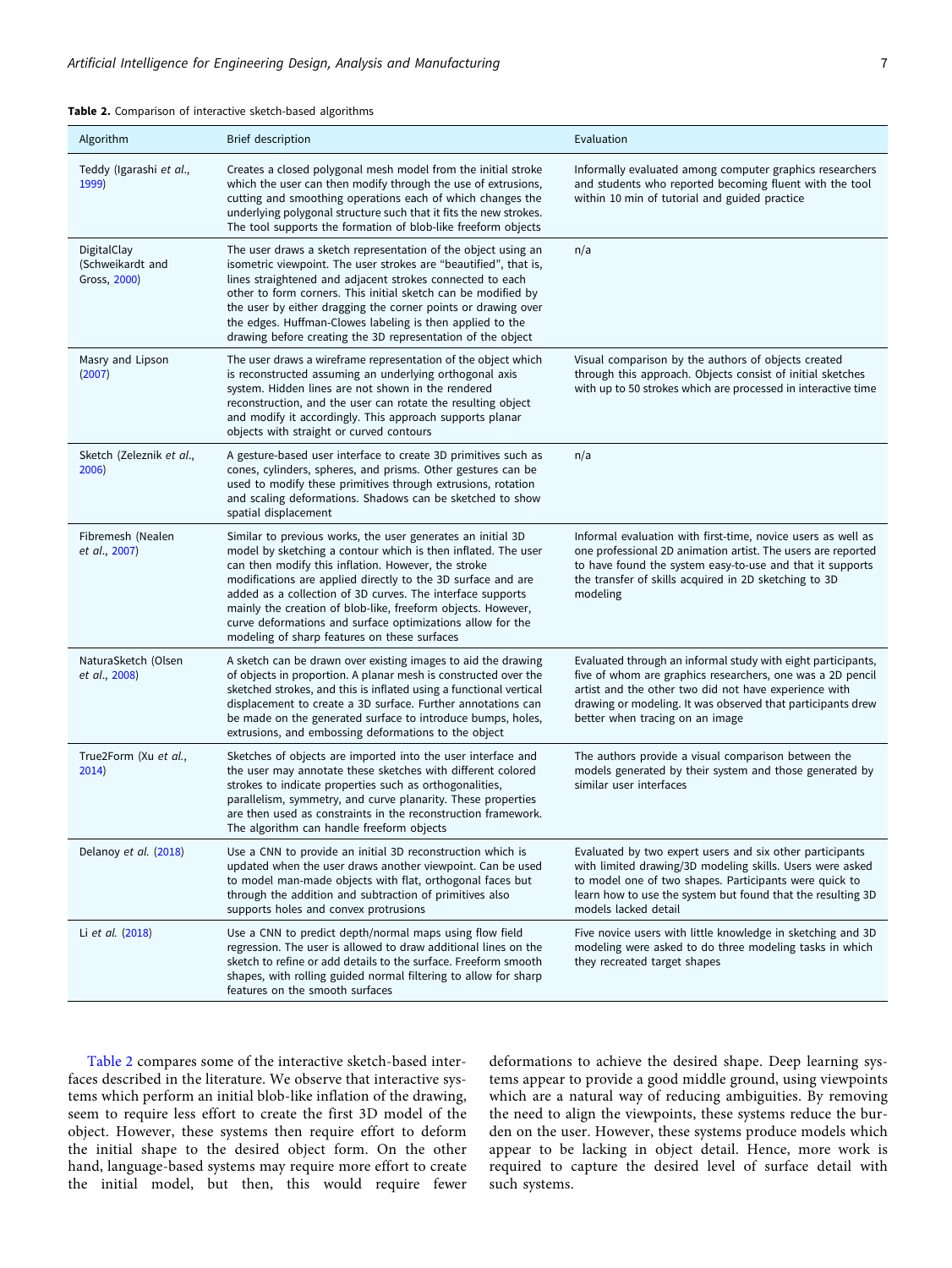#### Sketch-based shape retrieval

The interpretation methods discussed thus far attempt to create a new 3D model based on the sketched ink strokes. An alternative approach to generating the 3D model linked to the sketch is to assume that a model already exists in some database and that the sketch may be used to retrieve the best fitting model. Sketch-based shape retrieval engines have been used to improve human–computer interaction in interactive computer applications and have been studied since the Princeton Shape Benchmark (Shilane et al., [2004](#page-16-0)). While sketches are generally simpler than images, they sufficiently describe 3D shapes and are easily produced by hand. Sketch-based retrieval engines for 3D models are important in large datasets where we require fast and accurate methods.

In the approach described by Shilane *et al.*  $(2004)$  $(2004)$  $(2004)$ , the user draws the side, front, and top views of the 3D object to retrieve the 3D object whose shape agrees most closely to the given views. Retrieval-based modeling algorithms then consist of three steps, namely view selection and rendering, feature extraction and shape representation, and metric learning and matching (Chen et al., [2003](#page-14-0); Pu and Ramani, [2005;](#page-16-0) Yoon et al., [2010](#page-16-0)). To improve the quality of the retrieval, efforts are made for more effective descriptors of both sketches and shapes. For instance, in Chen et al. ([2003\)](#page-14-0), light field descriptors are extracted to represent 3D shapes.

Complex objects can then be modeled by retrieving and assembling the object in a part-wise manner (Chen et al., [2003\)](#page-14-0), while complex scenes comprised of different objects can be modeled by retrieving each object individually (Eitz et al., [2012\)](#page-15-0). However, retrieval-based methods require very large collections of shapes. Moreover, despite the size of the dataset, the likelihood of finding an identical match between a 3D shape and its sketched counterpart is very small. This is because sketch-based retrieval algorithms typically assume that the sketched drawing will match one of the selected viewpoint representations of the object in the database. However, there can be no guarantee that the user's sketch will match the selected object viewpoint. Nor is there a guarantee that the sketching style will correspond to the database object representation. Thus, shape retrieval algorithms also focus on improving the matching accuracy between the sketched query and the shape database, for example, in Wang et al. [\(2015\)](#page-16-0), CNNs are used to learn cross-domain similarities between the sketch query and the 3D object at the image level by projecting 3D shapes into 2D images, thus avoiding the need to specify the object viewpoint. In Zhu et al. [\(2016\)](#page-17-0), a crossdomain neural networks approach is proposed to learn the crossdomain mapping between 2D sketch features and 3D shape features directly. A different method, deep correlated metric learning (DCML), is proposed in Dai et al. [\(2018](#page-14-0)). The proposed DCML exploits two different deep neural networks for each domain to map features into feature space with a joint loss. They aim to increase the discrimination of features within each domain as well as the correlation between different domains, thus minimizing the discrepancy across the sketch and the shape domain. The proposed method in this study performs significantly better than the proposed method in Wang et al. [\(2015\)](#page-16-0).

One approach to implementing database queries is to learn alternative representations of 3D shapes to improve retrieval performance. Xie et al. [\(2016](#page-16-0)) propose to learn the barycenters of 2D projections of 3D shapes for significant improvement in sketchbased 3D shape retrieval. A different approach is to convert the

database contents into a sketch-like form since this would make subsequent query matching more straightforward. Thus, lines making up strokes should be extracted from 2D images. The same approach can be deployed for 3D models by first generating multiple 2D views, from which the lines are extracted, or else the lines can be directly extracted from the geometry of the 3D model. For example, in Eitz *et al.* ([2012\)](#page-15-0), the main idea is to generate a set of 2D sketch-like drawings from the 3D objects in the database, thus, performing matching in 2D rather than direct matching between the 2D sketch and the 3D shape.

#### 2D image-based line detection

Extracting lines from images has been a well-studied topic in computer vision for more than 20 years. In particular, there are a number of common applications in areas such as medical imaging (e.g., blood vessel extraction from retinal images) and remote sensing (road network extraction from aerial images), and these have spawned a variety of line detection methods such as methods based on eigenvalues and eigenvectors of the Hessian matrix (Steger, [1998](#page-16-0)); the zero-, first-, and second-order Gaussian derivatives (Isikdogan et al., [2015](#page-15-0)); and 2D Gabor wavelets among others (Soares et al., [2006\)](#page-16-0). Alternatively, general features such as local intensity features can be used in conjunction with classifiers (e.g., neural network classifiers) to predict the existence of lines (Marin et al., [2011](#page-15-0)). Line detection can also be applied to NPR which aims at resynthesizing images and 3D models in new styles, which include (but are not limited to) traditional artistic styles. Thus, NPR provides the means to convert the 3D model database contents into a sketch-like form.

One effective NPR approach was described by Kang et al. ([2007\)](#page-15-0), who adapted and improved a standard approach to line detection, which performs convolution with a Laplacian kernel or a difference-of-Gaussians (DoG). As with some of the methods described above, Kang et al. ([2007](#page-15-0)) estimate the local image direction and apply the DoG filter in the perpendicular direction. The convolution kernel is deformed to align with the local edge flow, which produces more coherent lines than traditional DoG filtering.

Another NPR technique related to line detection is the rendering of pencil drawings, in which methods aim to capture both the structure and tone of pencil strokes. The former is more relevant to sketch retrieval, and the approach described in Lu et al. [\(2012](#page-15-0)) generates a sketchy set of lines while trying to avoid false responses due to clutter and texture in the image. They first perform convolution using kernels as a set of eight line segments in the horizontal, vertical, and diagonal directions. These line segments are set to the image height or width. The goal of this initial convolution is to classify each pixel into one of the eight directions (according to which direction produces the maximum response), thereby producing eight response maps. The second stage of convolution is applied, using the eight line kernels on the eight response maps. The elongated kernels link pixels into extended lines, filling gaps, and slightly lengthening the lines present in the input image, producing a coherent and sketchy effect.

With the advent of deep learning, CNN approaches have also been applied in recent years to image-based line detection for the same applications and tend to out-perform traditional methods. For instance, Xu et al. ([2018\)](#page-16-0) extracted roads from remotely sensed images using a segmentation model that was designed based on the UNET architecture (Ronneberger et al., [2015\)](#page-16-0) in which the contracting part was implemented using DenseNet (Huang et al., [2017\)](#page-15-0). In addition, local attention units were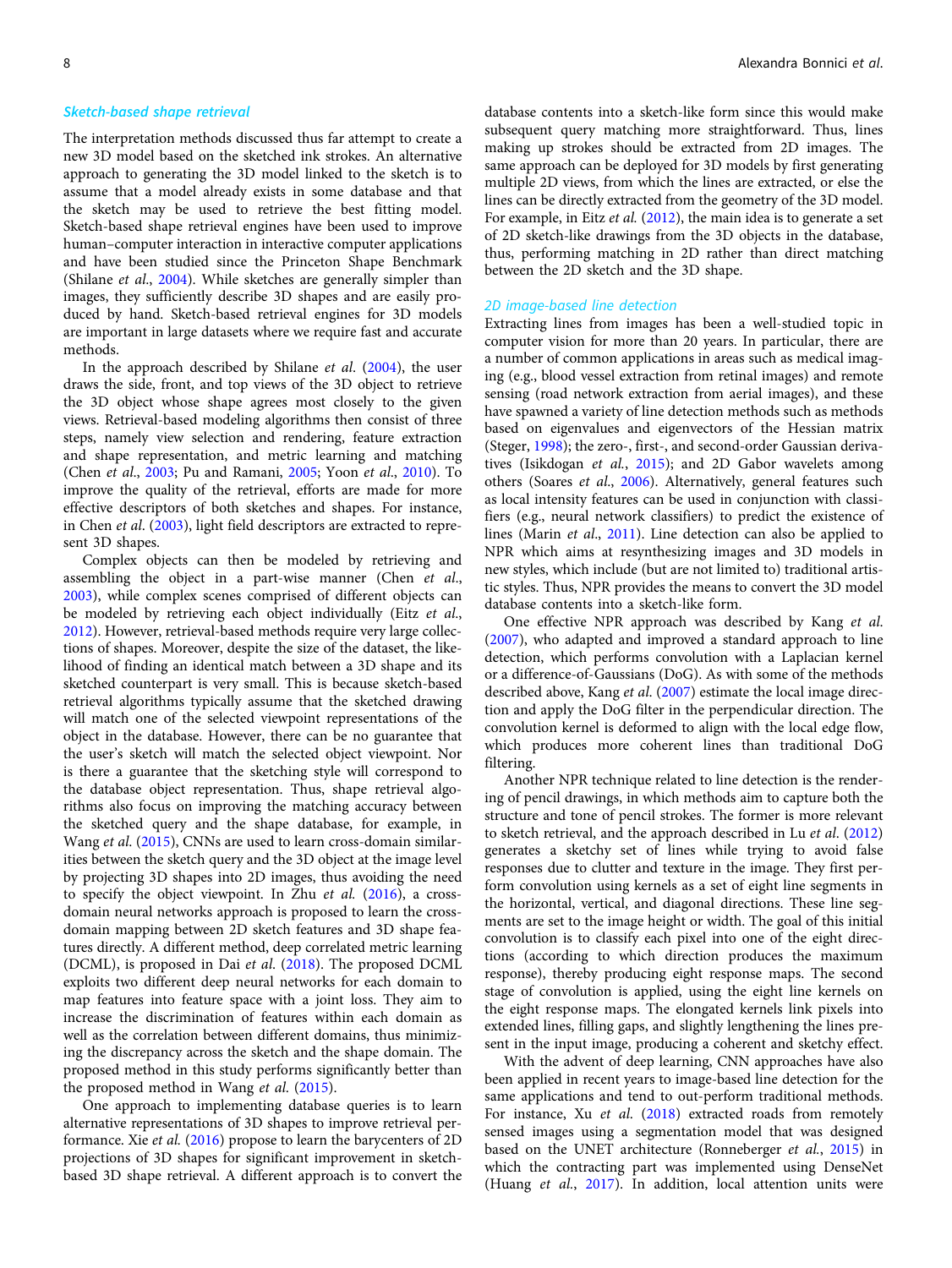included to extract and combine features from different scales. Leopold et al. [\(2019](#page-15-0)) described an approach to retinal vessel segmentation that was also based on the UNET architecture. Across several datasets, the model's performance did not always achieve the state of the art. However, it was argued that this was due to the downsizing of the input images that was performed in order to improve computational efficiency. Gao et al. [\(2018\)](#page-15-0) tackled pencil drawing using a vectorized CNN model (Ren and Xu, [2015\)](#page-16-0) and given the difficulty in obtaining suitable ground truth they used a modified version of Lu et al. ([2012\)](#page-15-0) to generate the training set. In order to improve the quality of the training data, they manually adjusted the parameters of Lu et al.'s algorithm to obtain the best result. This enabled them to build a final deep model that was able to produce more stable results than Lu et al. [\(2012\)](#page-15-0).

As alluded to above, an issue in line detection is coping with noisy data. Many line detection methods also include a postprocessing step for improving the quality of the raw line detection. For instance, Marin et al. [\(2011\)](#page-15-0) apply postprocessing in order to fill pixel gaps in detected blood vessels and remove isolated false positives. Isikdogan et al. [\(2015](#page-15-0)) and Steger [\(1998\)](#page-16-0) use the hysteresis thresholding approach that is popular in edge detection: two-line response thresholds are applied, and those pixels above the high threshold are retained as lines, while those pixels below the low threshold are discarded. Pixels with intermediate line responses between the thresholds are only retained if they are connected to pixels that were determined to form lines (i.e., above the high threshold).

Although state-of-the-art image-based line detection methods are fairly effective and robust, they are limited by the lack of RGB images to directly capture the object's underlying geometric information. Another limitation is the lack of semantic knowledge needed to disambiguate conflicting information or handle missing information. These factors make the current methods prone to detecting lines arising from the clutter in the images, whereas humans are better able to focus on the salient contours. Moreover, the output of typical image-based line detection methods can be somewhat fragmented and noisy.

#### 3D model-based line detection

If lines are extracted from 3D models, then these lines can directly reflect the geometry of the object. In comparison, lines extracted from images are determined by the image's intensity variations, which can be affected by extraneous factors, such as illumination, and perspective distortion, meaning that significant lines may easily be missed, and spurious lines introduced.

A straightforward approach to locate lines on the surface of a 3D model is to find locations with extremal principal curvature in the principal direction – such loci are often called ridges and valleys. The curvature of a surface is an intrinsic property, and thus, the ridge and valley lines are view independent. While this might seem advantageous, DeCarlo *et al.* [\(2003\)](#page-15-0) argued (in the context of NPR) that view-dependent lines better convey smooth surfaces and proposed an alternative that they termed suggestive contours. These are locations at which the surface is almost in contour from the original viewpoint and can be considered to be locations of true contours in close viewpoints. More precisely, the suggestive contours are locations at which the dot product of the unit surface normal and the view vector is a positive local minimum rather than zero.

Related work by Judd et al. [\(2007\)](#page-15-0) on apparent ridges also modified the definition of ridges to make them view-dependent. They defined a view-dependent measure of curvature based on how much the surface bends from the viewpoint. Thus, it takes into consideration both the curvature of the object and the foreshortening due to surface orientation. Apparent ridges are then defined as locations with maximal view-dependent curvature in the principal view-dependent curvature direction.

This earlier work was systematically evaluated by Cole et al. [\(2008\)](#page-14-0), based on a dataset that they created which contains 208 line drawings of 12 3D models, with two viewpoints and two lighting conditions for each model, obtained from 29 artists. Using precision and recall measures, they quantitatively compared the artists' drawings with computer-generated (CG) drawings, namely image intensity edges (Canny, [1986\)](#page-14-0), ridges and valleys, suggestive contours and apparent ridges. They showed that no CG method was consistently better than the others, but that instead, different objects were best rendered using different CG methods. For instance, the mechanical models were best rendered using ridges and edges, while the cloth and bone models were best rendered using occluding contours and suggestive contours. Cole et al. [\(2008\)](#page-14-0) experimented with combining CG methods, and found for example that folds in the cloth model could be identified by the presence of both suggestive contours and apparent ridges. They also found that the artists were consistent in their lines, and in a later user study showed that people interpret certain shapes almost as well from a line drawing as from a shaded image (Cole et al., [2009](#page-14-0)), which confirms the hypothesis that a sketch-based interface should be an effective means of accessing 3D model information.

In contrast to image-based line detection, there has been substantially less take-up of deep learning for 3D models due to the irregular structure of 3D data. Thus, a common approach is to process 3D as multiview 2D data. For instance, Ye et al. [\(2019](#page-16-0)) take this approach. They aim to generate line drawings from 3D objects but apply their model to 2D images rendered from the 3D object. Their general adversarial network (GAN) incorporates long short-term memory (LSTM) to enable it to generate lines as sequences of 2D coordinates. Nguyen-Phuoc et al. ([2018\)](#page-16-0) propose a CNN-based differentiable rendering system for 3D voxel grids which is able to learn various kinds of shader including contour shading. While voxel grids provide the regular structure missing from meshes, in practice their large memory requirements limit their resolution, and so Nguyen-Phuoc et al. ([2018](#page-16-0)) resize their 3D data to a  $64 \times 64 \times 64$  voxel grid.

#### Displaying the search results

Equally important in the sketch-based retrieval approach is the way the matching results are presented to the user for the user to make full benefit of search. Traditionally, search results are dis-played as thumbnails (Shilane et al., [2004\)](#page-16-0) and applications, such as Google's 3D Warehouse<sup>2</sup>, allow the user to select and modify the viewpoint of the object. These display strategies, however, do not take into account the advantages of human–computer interaction paradigms and devices. Adopting VR/AR environments for the exploration of search results have the advantage of allowing far more content to be displayed to the user by making full use of the 3D space to organize the content, allowing the user to examine search results with respect to three different criteria simultaneously (Munehiro and Huang, [2001\)](#page-16-0). The challenge here is to determine how to arrange the query result in the open

<sup>2</sup><https://poly.google.com/>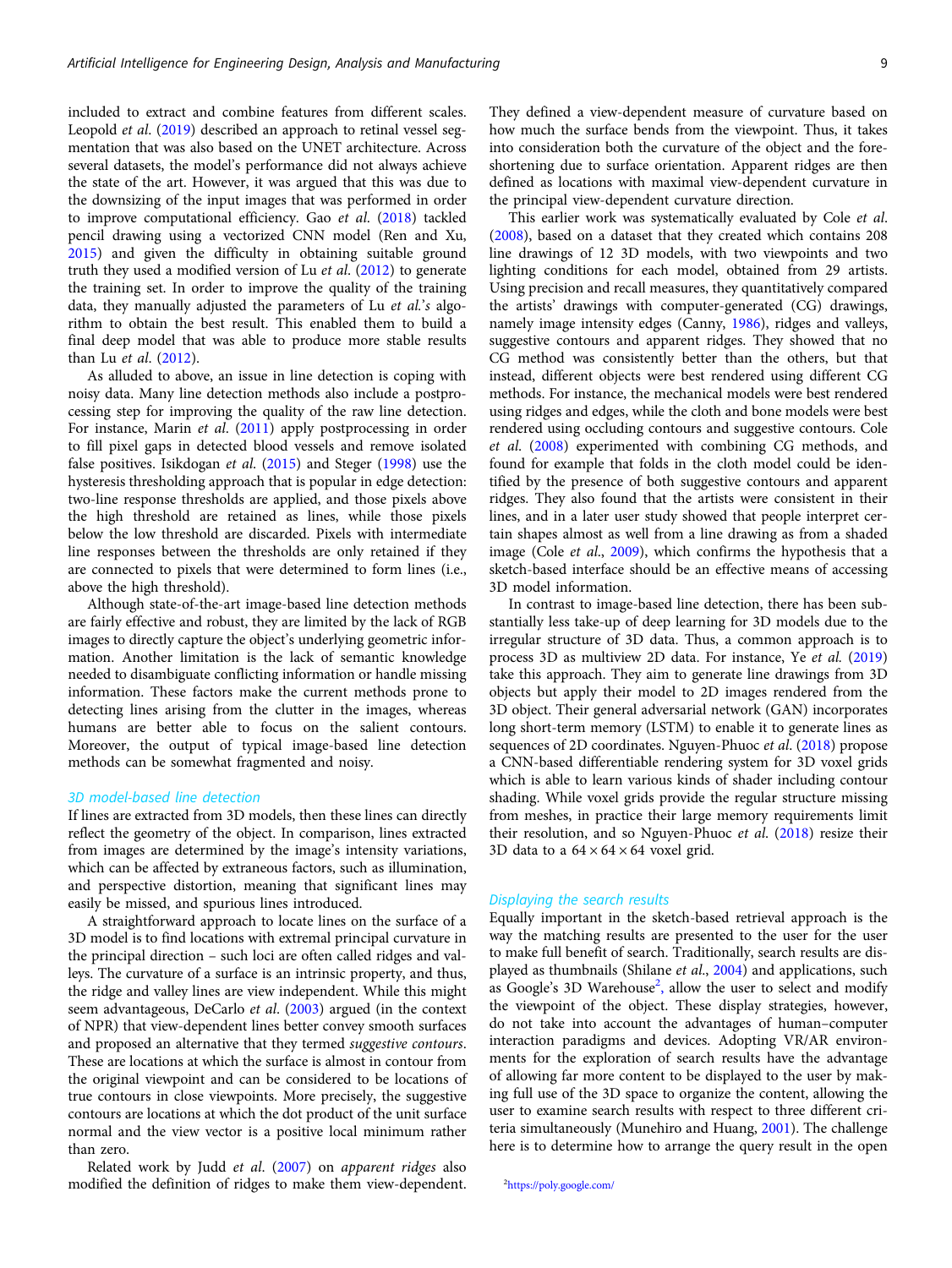3D space such that the organization remains meaningful to the user as the user navigates in the 3D space. While the 3D axis has been used for such purposes, with each axis defining a search criterion, the display problem is a more complex problem and requires more attention. Also, challenging is establishing the way the users interact with the search objects in the immersive environment. While gestures seem like the most natural interaction modality, the interpretation of unintended gestures may lead to undesirable states (Norman, [2010](#page-16-0)).

### Beyond the single-user, single-sketch applications

The applications discussed thus far focus on single-user, singleobject, sketch-to-3D applications. While this remains a significant research challenge, sketch communication is not limited to single-user applications, nor does it have to be focused on individual objects. Sketches may be used in communication with multiple parties and may capture not only the physical form of the object but also the interaction of the sketched object with other objects in its environment or the functionality of the object. The interpretation of the sketch, therefore, goes beyond the interpretation of the ink strokes but should include other means of communication, such as speech or eye-gaze, which occur while sketching. The collaborative aspect of sketching may be extended from the physical world to the VR or AR domain, where improved tools make virtual sketching more accessible. VR and AR opens sketching applications to sketching directly in the 3D sketching domain and to applications where collaborators may be present together in the virtual world. The following sections discuss these aspects of sketching interfaces in greater depth.

#### Multimodal sketch-based Interaction

When people sketch, particularly when sketching is taking place in a collaborative environment, other, natural and intuitive methods of communication come into play. Thus, combining sketch interpretation with different sources of information obtained during the act of sketching increases the richness of the data available for understanding and interpreting the sketch to improve the user-interface experience. Hence, the need for multimodal sketch-based interactions.

Informal speech is one of the leading interactions in multimodal sketch-based systems since speech is a natural method of communication and can provide additional information beyond that captured in the sketch. The research questions that arise are twofold: how will the user using such a system want to interact with the system and how will the system analyze the conversation that has arisen? Experiments have been carried out to find answers to these questions by analyzing the nature of speech–sketch multimodal interaction. These studies investigate general tendencies of people, such as the timing of the sketch (Adler and Davis, [2007\)](#page-14-0), and the corresponding conversation interaction to design effective sketch–speech-based systems (Oviatt et al., [2000\)](#page-16-0).

During sketching, people exhibit subtle eye-gaze patterns, which in some cases, can be used to infer important information about user activity. Studies demonstrate that people perform distinguishing eye-gaze movements during different sketch activities (Çığ and Sezgin, [2015](#page-14-0)). Thus, the natural information coming from eye-gaze movements can be used to identify particular sketch tasks. These observations lead researchers to take eye-gaze information into account when creating multimodal sketch-based interaction. For example, in Çığ and Sezgin [\(2015\)](#page-14-0), eye-gaze information is used for early recognition of pen-based interactions. They collect data from 10 participants (6 males and 4 females) over five different tasks to train an SVM-based system for task prediction with an 88% success rate. They demonstrate that eyegaze movement that naturally accompanies pen-based user interaction can be used for real-time activity prediction.

An important aspect which eye-gaze and speech prediction systems need to address is the ability of the systems to recover from prediction errors. While error recovery is important in all steps of the sketch interpretation, it becomes more critical with eye-gaze and speech predictions since the user's natural reaction to errors would be to change their behavior in an attempt to force the system to correct the error. Such a change in behavior could, in turn, further reduce the prediction performance.

While eye-gaze and speech provide information about the sketch, haptic feedback is a different mode of interaction which provides information to the user, conveying the natural feeling of interaction to the user. Haptic feedback changes the sketch interaction in VR or AR applications, providing a realistic substitute for the interaction with physical surfaces (Strasnick et al., [2018\)](#page-16-0). In this study, they propose three prototypes a novel VR controller, Haptic Links, that support the haptic rendering of a variety of two-handed objects and interactions. They conduct a user evaluation with 12 participants (ages 25–49, 1 female) that shows users can perceive many two-handed objects or interactions as more realistic with Haptic Links than with typical VR controllers. Such a feedback is of particular use when the virtual environment plays a significant role in sketch interaction. Such tasks include sketching or drawing on a virtual object or writing on a board, where haptic feedback enhances the user experience through the physical feelings of the virtual surface. Systems which include haptic feedback use principles of kinematics and mechanics to exert physical forces on the user. For example, in Massie and Salisbury [\(1994\)](#page-15-0), a force vector is exerted on the user's fingertip to allow the user to interact with and feel a variety of virtual objects including controlling remote manipulators, while in Iwata ([1993\)](#page-15-0), a pen-shaped gripper is used for direct manipulation of a freeform surface.

#### Augmented and virtual reality

The qualities of sketching as an easy and efficient method to create visual representations have also had an impact in the field of VR and AR. Virtual and augmented media are inherently 3D spatial media, and thus, sketching in VR and AR involves usually the creation of 3D visual representations. Such systems typically allow users to draw and immediately perceive strokes and planes in 3D space. Users create strokes by using input devices, such as controllers or pens, which are also tracked by the VR system. Users can easily perceive the drawings from different angles by just moving their head and body. [Table 3](#page-10-0) provides a comparative summary of the VR and AR interactions discussed here under.

Early immersive sketching systems were developed by Keefe et al. [\(2001\)](#page-15-0), who created a sketching environment for artists within a cave automatic virtual environment (CAVE), Fiorentino et al. [\(2002\)](#page-15-0), who tried to introduce 3D sketching in industrial styling processes, or Schkolne et al. [\(2001\)](#page-16-0), who suggested to use bare hands for the creation of rough sketches. The Front Design Sketch Furniture Performance Design<sup>3</sup> project demonstrated an AR-alike application of freehand 3D sketching for the design of furniture, including printing of the results using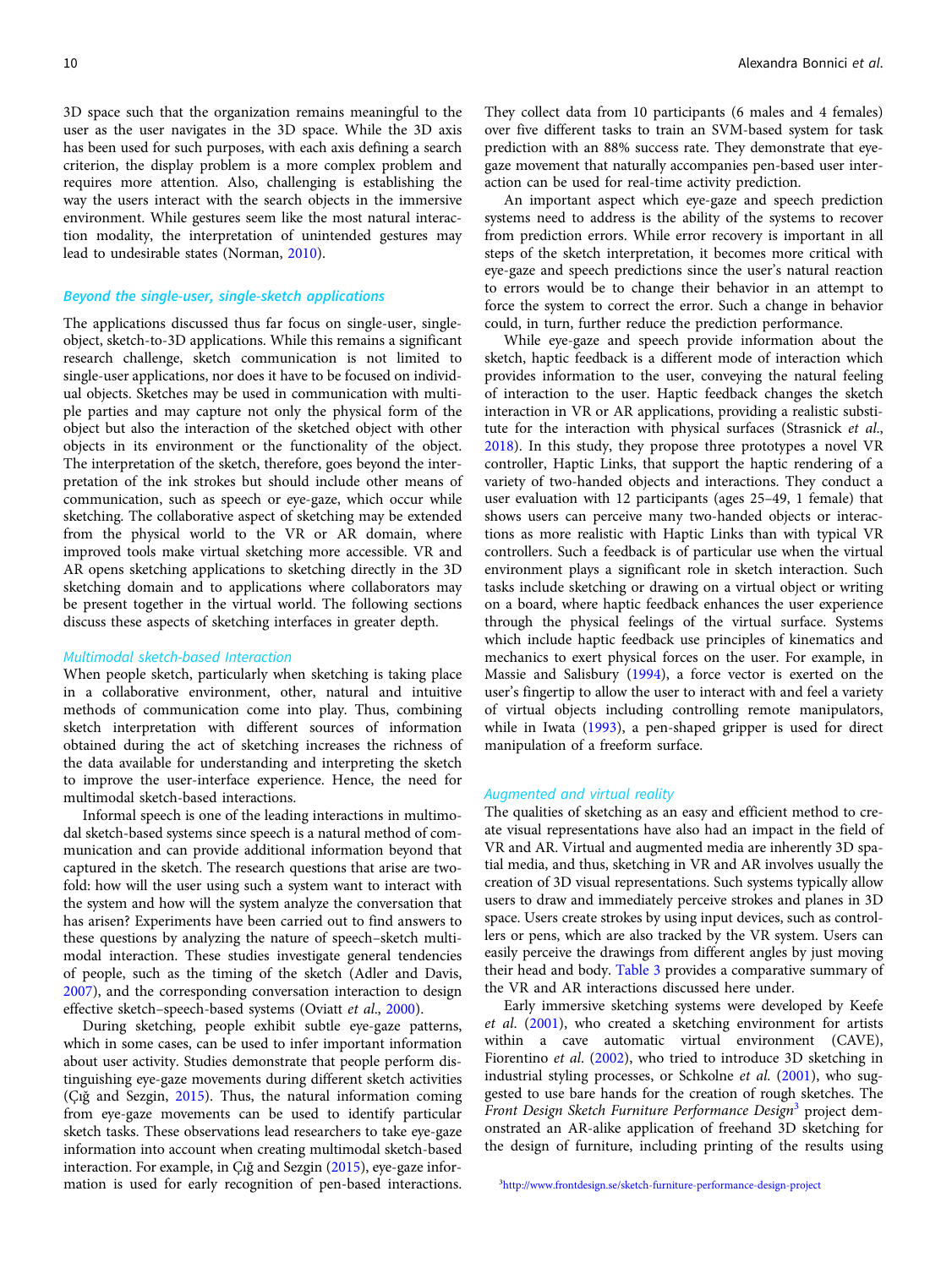| Project/<br>authors                                | Environment    | Aim and metrics                                                                                                                                                                                      | Participants                                                                                                                                                                            | Key findings                                                                                                                                                                                           |
|----------------------------------------------------|----------------|------------------------------------------------------------------------------------------------------------------------------------------------------------------------------------------------------|-----------------------------------------------------------------------------------------------------------------------------------------------------------------------------------------|--------------------------------------------------------------------------------------------------------------------------------------------------------------------------------------------------------|
| Cave painting<br>Keefe et al.<br>(2001)            | <b>VR CAVE</b> | Uses informal observations to<br>evaluate the feasibility of immersive<br>modeling                                                                                                                   | Two art classes, painters, art<br>students of varied backgrounds                                                                                                                        | Demonstrates the feasibility of<br>immersive modeling to create<br>pieces of art                                                                                                                       |
| Drawing on<br>air<br>Keefe et al.<br>(2007)        | Desktop VR     | Evaluation of haptic support for<br>immersive sketching by recording<br>the positional error and the drawing<br>time                                                                                 | 12 experienced designers and<br>artists                                                                                                                                                 | Haptic support allows for<br>drawings with roughly half the<br>positional and rotational errors in<br>comparison to freehand 3D<br>sketching                                                           |
| Immersive<br>sketching<br>Israel et al.<br>(2009)  | <b>VR CAVE</b> | Comparing user behavior during 2D<br>and 3D sketching by observing the<br>sketch size and details, the usage<br>time, and user speed                                                                 | 24 furniture designers and interior<br>architects                                                                                                                                       | 3D sketches were almost twice as<br>large, users moved 33% faster, the<br>sketches contained twice as much<br>detail, and usage times were 50%<br>higher in the 3D condition as in<br>the 2D condition |
| Learnability<br>Wiese et al.<br>(2010)             | VR HMD         | Measure the line accuracy,<br>uniformity, shape deviation,<br>workload time, line matching, and<br>corrective movements while<br>sketching                                                           | 25 students, 12 designers, 4<br>architects, 1 visual artist, and 4 art<br>teachers                                                                                                      | Line accuracy, uniformity of<br>objects, shape deviation increased<br>after 30 minutes                                                                                                                 |
| Sketching on<br>surfaces<br>Arora et al.<br>(2017) | <b>VR HMD</b>  | Evaluation of possible accuracy<br>benefits from sketching on virtual<br>and physical surfaces compared to<br>no support (free mode). Measures<br>the depth deviation and<br>smoothness of curvature | 12 participants without immersive<br>sketching experience                                                                                                                               | Physical drawing surfaces<br>improved accuracy by 22% and<br>virtual surfaces by 17%                                                                                                                   |
| Multiplanes<br>Barrera<br>Machuca<br>et al. (2017) | <b>VR HMD</b>  | Measures the acceptance of<br>real-time "beautification" of strokes<br>through the ease of interaction,<br>perceived speed and accuracy, and<br>the overall opinion                                  | 8 undergraduate students (2 with<br>prior immersive sketching<br>experience)                                                                                                            | In average medium ratings (4.5 on<br>a 7-point Likert scale), 6<br>participants were excited about<br>the features                                                                                     |
| Physical<br>guides<br>Wacker et al.<br>(2018)      | AR HMD         | Comparing the sketching<br>performance of virtual and physical<br>objects of the same size. Measures<br>the deviation in 3D in the $x$ , $y$ , and $z$<br>directions                                 | 16 participants (11 with no prior AR<br>or immersive drawing experience, 4<br>with AR but no immersive drawing<br>experience, 1 with immersive<br>drawing but without AR<br>experience) | Tracing physical objects 48% more<br>accurate than tracing virtual<br>objects with no haptic support                                                                                                   |

<span id="page-10-0"></span>Table 3. Overview of immersive sketching studies

rapid prototyping technologies. Among the most recent immersive sketching systems are commercially available tools such as Tilt Brush<sup>4</sup> and Gravity-Sketch<sup>5</sup> which provide modeling functionalities, including the creation of strokes, surfaces, volumetric meshes, or primitives. Such tools provide advanced 3D user interfaces, menus, and widgets and can be run with most of the latest VR headsets and 3D controllers.

The VR market has seen a major technology shift in the past years particularly, with the emergence of affordable highresolution head-mounted displays (HMDs) in the consumer markets. Industrial VR solutions make more and more use of HMDs which today significantly outnumber projection-based solutions. This shift is also visible in the field of immersive sketching. Where earlier works such as those described in Fiorentino et al. ([2002](#page-15-0)), Keefe et al. ([2001\)](#page-15-0), Israel et al. [\(2009](#page-15-0)), and Wiese et al. ([2010](#page-16-0)) among others, mainly used projection-based solutions, recent research systems such as those described in Arora et al. [\(2017\)](#page-14-0) and Barrera Machuca et al. [\(2017\)](#page-14-0) and commercial systems such as Tilt Brush and Gravity-Sketch, typically employ HMDs. HMDs offer the advantages of lower costs, lower space requirements, and increased mobility in comparison to projection-based systems. However, HMDs typically block the view of the physical environment, whereas in projection-based systems, users can see each other, even though usually only one user can perceive the 3D scene from the right perspective (Drascic and Milgram, [1996](#page-15-0)).

A considerable number of studies has investigated the characteristics of immersive freehand sketching. In their seminal paper "CavePainting: A Fully Immersive 3D Artistic Medium and Interactive Experience", Keefe et al. ([2001\)](#page-15-0) were the first to show that immersive sketching within a CAVE can foster creative drawing and sculpting processes among artists. They reported their observations of participants from two art classes, painters, and art students of varied backgrounds. They noted that skilled artists, young artists, and novice users were able to create "meaningful piece[s] of art" (op. cit., p. 92) with their system. In another study among 12 experienced designers and artists, Keefe et al. [\(2007\)](#page-15-0) investigated the effects of two bimanual 3D drawings techniques with haptic support. They found that these techniques allow for drawings with roughly half the positional and rotational errors compared to freehand 3D sketching techniques. Israel et al. [\(2009\)](#page-15-0) compared 2D and 3D sketching processes and the resulting sketches. In a study among 24 furniture designers and interior architects, they found that 3D sketches were almost twice as large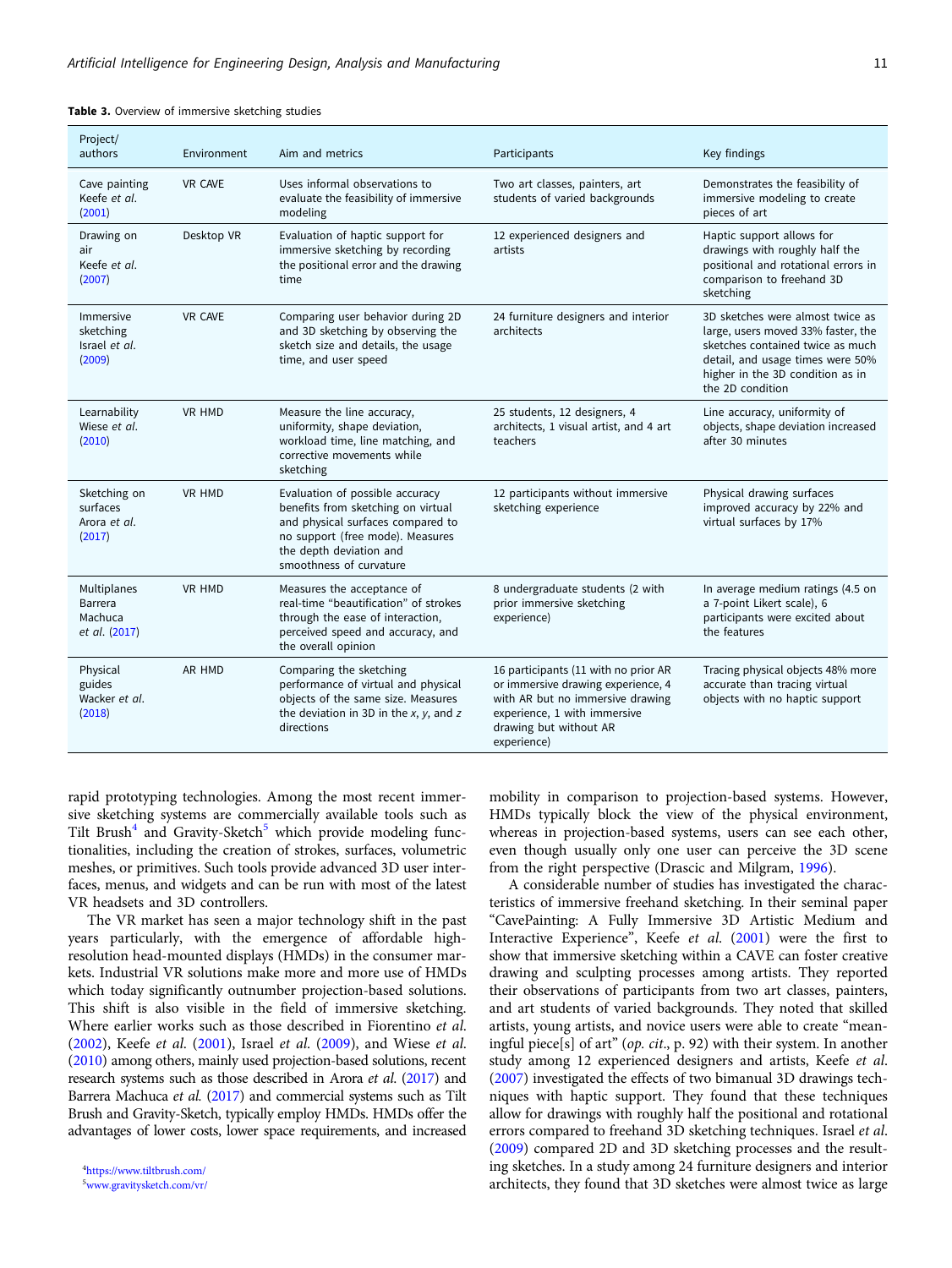as 2D sketches, users moved 33% faster in the 3D condition than in the 2D condition, the resulting 3D sketches contained twice as many details than 2D sketches, and usage times were 50% higher in the 3D condition. Furthermore, users reported that it felt more "natural" to draw three-dimensionally in a 3D environment. The 3D environment seemed to support the creation of 3D representations in one-to-one scale and to foster the interaction with sketches from the moment of their creation, which could, in turn, stimulate creative development processes. In an effort to investigate the effects of visual and physical support during immersive sketching, Arora et al. [\(2017\)](#page-14-0) discovered in an observational study among five design experts that they prefer to switch back and forth between controlled and free modes. In another study among 12 participants without professional drawing experience, Arora et al. ([2017\)](#page-14-0) used depth deviation and smoothness of curvature as a measure of accuracy and show that a physical drawing surface helped to improve the accuracy of a sketch by 22% over their free mode counterpart. Virtual surfaces, which are easy to implement, were surprisingly close with a 17% improvement. The use of visual guides, such as grids and scaffolding curves, improved the drawing accuracy by 17% and 57%, respectively. However, the drawings were less esthetically pleasing than the free mode sketches, especially with the use of scaffolding curves. A system developed by Barrera Machuca et al. ([2017\)](#page-14-0) followed another approach. Here, 3D strokes were projected onto 2D planes and corrected or "beautified" in real time. In a preliminary evaluation among eight undergraduate students, of which 25% had prior immersive sketching experience, users appreciated this informal and unobtrusive interaction technique and were satisfied with the quality of the resulting sketches.

The question of how fast users can adapt to immersive sketching was subject to a learnability study with 25 design, arts, and architecture students by Wiese et al. ([2010](#page-16-0)). In the study, Wiese et al. ([2010](#page-16-0)) measured immersive sketching abilities during three test trials occurring within 30 min of each other and in which users had to draw four basic geometries. Wiese et al. ([2010](#page-16-0)) report improvements of approximately 10% in line accuracy, 8% in shape uniformity, and 9% in shape deviation. These results underline the hypothesis that immersive sketching skills can improve over time, even after short periods of learning.

With the growing popularity of AR, some AR-based 3D sketching approaches recently surfaced. In AR, the user can perceive their physical environment, seamlessly augmented with virtual information and objects. Typical AR frameworks either use the hardware of mobile device, for example, Apple ARKit<sup>6</sup>, Google ARCore<sup>7</sup>, and Vuforia<sup>8</sup> or HMDs, for example, Microsoft HoloLens<sup>9</sup>. Both frameworks have the potential for drawing and sketching applications. Smartphone-based solutions typically use the motion, environmental and position sensors as well as the device's camera to determine its position in space. The user can either draw directly on the screen or by moving the screen.

Among the AR-based sketching systems, SketchAR $^{10}$  helps users to increase their drawing skills. The application uses the phone's camera to capture the physical environment. When the system detects physical paper in the image, the user may overlay a template, such as the sketch of a face as shown in [Figure 6,](#page-12-0) onto the physical paper. The user can then use physical pens to trace the template on the physical sheet of paper while controlling the result on the smartphone display. Create $AR<sup>11</sup>$ , another AR-based sketching applications, allows users to create and place sketches at particular geo-locations, making them accessible for other users (Skwarek, [2013\)](#page-16-0). Similar applications are also available for Microsoft's HoloLens; most applications let the user draw by pressing the thumb against the forefinger, creating strokes when the user moves their hand. In a study among 16 participants (4 female, 12 male, 11 with no prior AR nor immersive drawing experience, 4 with AR but no immersive drawing experience, 1 with immersive drawing but without AR experience), Wacker et al. [\(2018\)](#page-16-0) compared the sketching performance on virtual and physical objects of the same size in AR. They found that tracing physical objects can be performed 48% more accurate than on virtual objects with no haptic support.

Interesting research questions remain in the field of learnability, especially in the AR/VR context. Future mid- and long-term studies could investigate to which degree users can develop freehand sketching skills and if they can even reach the accuracy of traditional sketching on paper. Physical and virtual scaffolding curves, grids and planes have been shown, to a limited extent, to improve the drawing accuracy. However, in some cases, these structures result in overloaded user interfaces and reduce the esthetic quality of the resulting sketches. The search for supporting structures which do not compromise the creativity and fluidity of the sketching process will thus remain an essential branch of research in the field of immersive sketching. AR-related research has also shown that haptic feedback also improves accuracy when tracing virtual objects. This raises the question of whether haptic feedback may introduce the structure introduced by grid lines or scaffolding curves without the same hindering effect on the esthetics of the resulting sketches.

#### Future directions

While there are many breakthroughs in the literature in the area of sketch-based interpretations and interactions, these are not reflected in the tools available in the industry, particularly in the design industry where there still exists a gulf between 2D sketching and 3D modeling for rapid prototyping and 3D printing. Examining the problems faced in industrial applications lead us to identify the following questions and challenges.

#### Media breaks in the product design workflow

The different nature of the sketches and drawings used at each stage in the design process calls for different software/hardware support throughout the design process (Tversky and Suwa, [2009\)](#page-16-0). For instance, sketch-based modeling which does not require precise dimensions is ideal for the development of 3D models from initial sketches. However, precise dimensions are required at later, detailed design stage, and thus, the sketch-based interface should allow for their introduction. Moreover, while novel AR and VR environments are useful to visualize and interact with the virtual prototypes, the more traditional CAD tools may be more suited for detailed design. One must also take into consideration the human factor: people may be more comfortable and proficient using the tools they are familiar with.

<sup>6</sup> <https://developer.apple.com/arkit/>

<sup>7</sup> <https://developers.google.com/ar/discover/>

<sup>8</sup> <https://www.vuforia.com/>

<sup>9</sup> <https://www.microsoft.com/en-ca/hololens>

 $10$ <sub><https://sketchar.tech/></sub>  $11$ <sub>https://www.createar.co/</sub>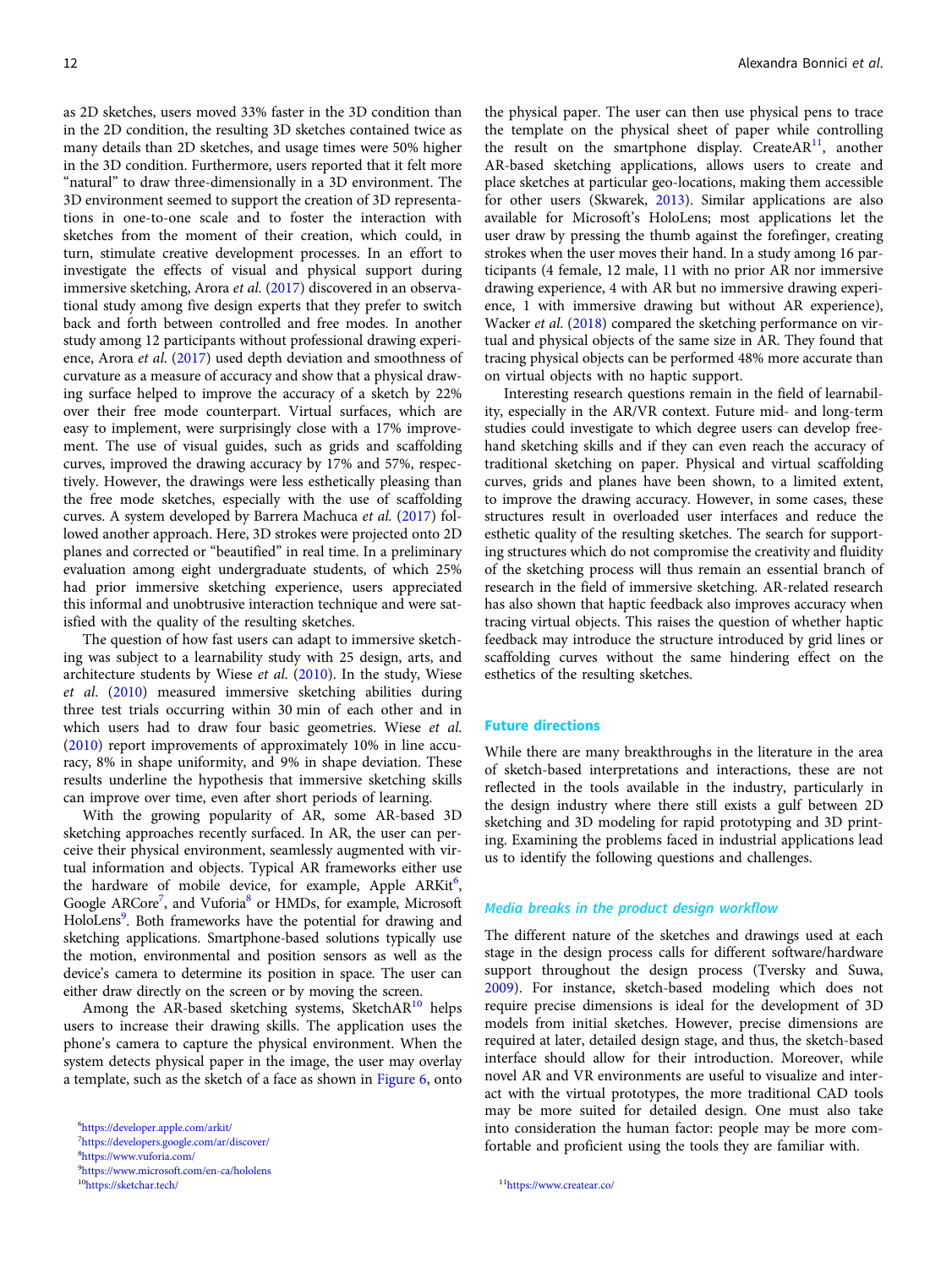<span id="page-12-0"></span>

Fig. 6. Sketching with SketchAR: the application overlays a template over the image of the physical paper which the user can then trace onto the paper using physical pens.

The current sketch-based interfaces and sketch-based modeling tools described in the literature do not take these factors into account. Thus, while there is support for sketching systems on 2D media, sketching in AR and VR environments as well as sketch-based queries, these systems are not interoperable, resulting in media breaks which limit the practical use of these systems. What is required is a system which allows for different sketch interpretation systems to integrate seamlessly with each other such that there is no interruption of the workflow. Early work described in Bonnici et al. [\(2015\)](#page-14-0) transitions from a paper-based sketch to a 3D model in a virtual environment, providing a glimpse that seamless transitions between media are possible. Full interoperability will require an investigation into a file interchange format to facilitate the transition of sketch and model data between different applications.

#### Thinking sketches

There is some considerable difference between sketches drawn at an individual level and those drawn during group brainstorming sessions. Recording multimodal interactions become necessary in group sketching to capture fully the thought process, especially since gestures can be considered as a second-layer sketch. Through the concept of reflection in action, the fluid, mental representation of the concept is objectified and externally represented, refining the concept through gestures.

However, recording and using gestures raises further challenges. Gestures are subconscious actions, unlike sketching, which is a conscious action. Capturing all unconscious actions during sketching, while interesting will overload the interpretation system with information, giving rise to the need to filter out natural gestures, such as habitual arranging of one's hair, which are not related to the act of sketching. Such filtering requires identifying gestures which are commonly used across different cultures and which can be interpreted in the same manner across the board, raising the question of whether it is possible to find such common gestures which have been naturally adopted across different cultures, or if the interpretation system can adapt to the personalization of gestures. However, before a system that records all gestures is brought into place, it is worth investigating whether such a system would bring about a change in the group interaction since full recording may be seen as inhibiting and imposing on the "free-will" of the group participants.

#### Support for off-site collaborative sketches

Internationalization has brought about a greater need for off-site collaboration in the design process. Technology has made it possible to share media in the form of text documents, sketches, computer-aided models, or physical artifacts which facilitates this collaboration. However, despite the advances in telepresence systems, one of the main bottlenecks, reducing the effectiveness of communication in collaborative work, remains the lack of mechanisms for communicating nonverbal cues such as the locus of attention on the shared media at any given instance in time (D'Angelo and Gergle, [2018](#page-15-0)). In small groups of two or three, the participants, predominantly the speaker, issues deictic gestures (naturally by hand or finger pointing) to communicate the locus of attention and context. Previous work on communication of distant dyads shows that speech and deictic gestures collectively carry complementary information that can be used to infer regions of interest in 2D shared media (Monk and Gale, [2002](#page-16-0); Kirk et al., [2007](#page-15-0); Cherubini et al., [2008](#page-14-0); Eisenstein et al., [2008](#page-15-0)). For larger groups, and in particular in remote collaboration, the inability to issue deictic gestures severely limits the quality of communication and makes it difficult to create common ground for communication. Real-time eye-gaze visualizations can, therefore, support the collaboration process by providing the means for communicating shared visual space, thus improving the coordination between collaborating parties (D'Angelo and Gergle, [2018](#page-15-0)). However, the real-time eye-gaze display is often considered to be distracting because of the low signal-to-noise ratio of the eye-gaze data which is a result of the constant movement of the eyes (Schlösser, [2018](#page-16-0)). This calls for the need of further investigations into the visualization of shared spaces from eye-gaze information. D'Angelo and Gergle [\(2018\)](#page-15-0) apply eye-gaze visualizations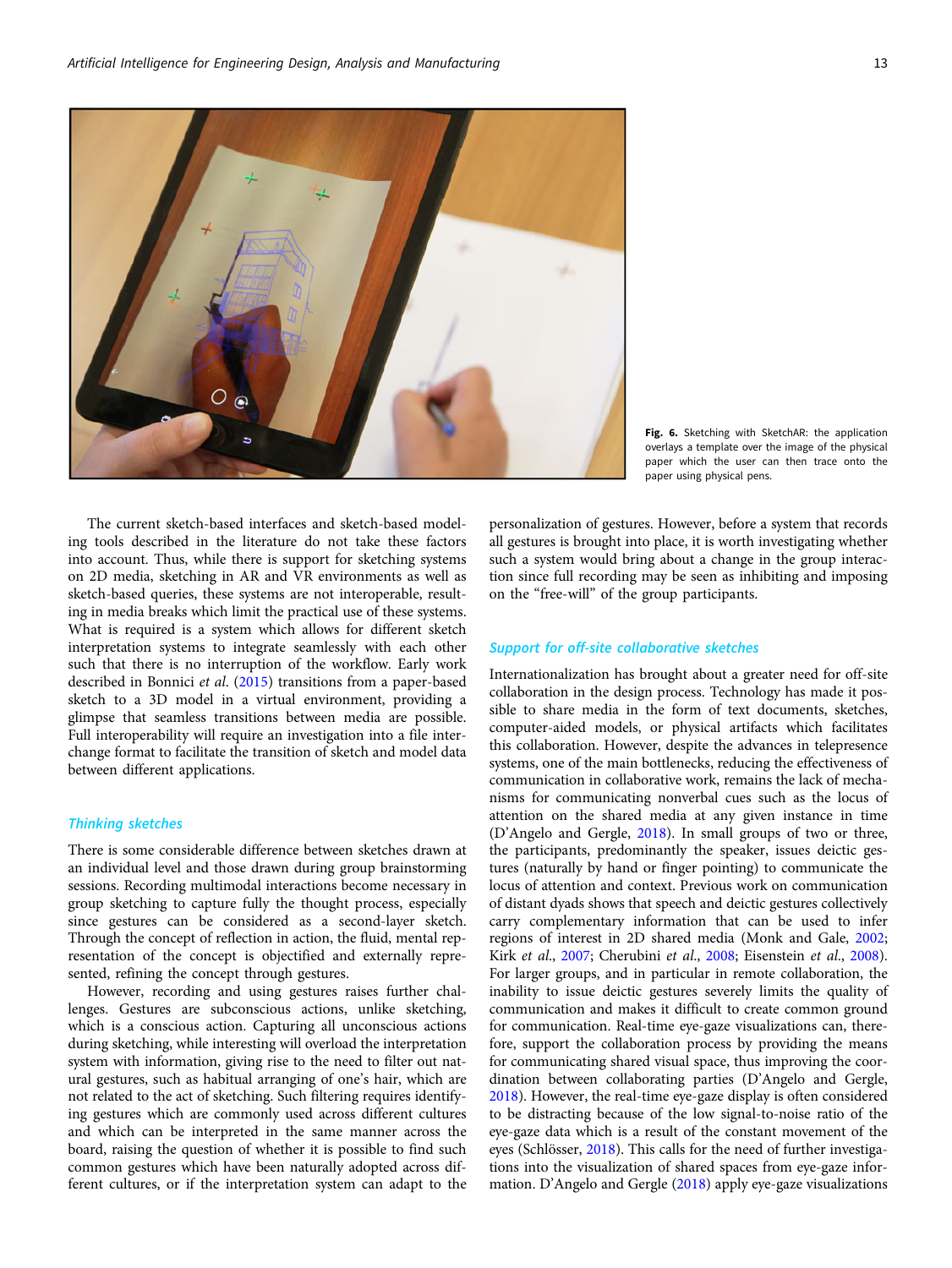to search tasks, illustrating shared spaces using two approaches, first by displaying heat-maps which are retained for as long as a pair of collaborators fixate on an area and second through path visualizations. The findings of this study show that while eye-gaze information does facilitate the search task, the used visualization methods received mixed responses.

In collaborative sketching applications, inferred regions of interest could be used to create loci of attention, highlighting the object parts that are under study. Combined with speech information streamed from participants, such a part highlighting, or VR/AR-based augmentation is expected to aid the communication process. Thus, further research is required on the joint fusion of eye-gaze information and speech information such that this can be visualized effectively without introducing unnecessary distractions which are counter-productive to the design process. It is also worth noting that D'Angelo and Gergle consider pairs of collaborators. Thus, the visualization of the co-resolution of the different point of regards in larger group settings also needs to be investigated.

#### Data tracking: sketch information indexing through the workflow

The different workflows in the design process give rise to different sketches, often by different designers working at different phases in the project. Thus, another important aspect of the design process is the ability to trace through the different sketches, for example, to identify when a specific design decision was taken. The concept of product lifecycle management (PLM) in product design is a management system which holds all information about the product, as it is produced throughout all phases of the product's life cycle. This information is made available to everyone in an organization, from the managerial and technical levels to key suppliers and customers (Sudarsan et al., [2005\)](#page-16-0). Smart and intelligent products are becoming readily available due to the widespread availability of related technologies such as RFIDs, small-sized sensors, and sensor networks (Kiritsis, [2011\)](#page-15-0). Thus, although sketching interfaces consider the interaction between the designer and the artifact being designed, it is important to look beyond this level of interaction and consider all stakeholders of the artifact.

Such PLM systems typically include product information in textual or organizational chart formats, providing information different key actors along the product's life cycle on aspects such as recyclability and reuse of the different parts of the product, modes of use and more (Kiritsis, [2011\)](#page-15-0). Expanding this information with the sketches, drawings and 3D modeling information carried out during the design process will, therefore, extend the information contained in the PLM. Consumers would be able to trace back to the design decisions of particular features on the object, while designers would be able to understand how consumers are using the product and could exploit this information, for example, to improve quality goals.

The challenge, therefore, lies in providing the means to establish an indexing and navigation system of the product design history, providing a storyboard of the design process from ideation stages to the final end-product.

#### Data collection for a reliable evaluation test cases

Related to all of the above is the need to create common evaluation test cases upon which research groups may evaluate their algorithms. Notably challenging is the need to collect and annotate data of people interacting naturally with an intelligent system when such a system is not yet available.

From [Table 1](#page-4-0), we may observe that the GREC dataset has been used for vectorization algorithms which are more suited for neat, structured drawings such as circuit diagrams or engineering drawings. However, a similar database for freeform objects is not readily available, leading Noris et al. [\(2013\)](#page-16-0), Favreau et al. ([2016\)](#page-15-0), and Bessmeltsev and Solomon [\(2019\)](#page-14-0) to use their own drawings. Thus, a dataset useful for the evaluation of vectorization algorithms should depict a broader range of 3D objects. Moreover, these should be available not only as neat drawings but also as rough sketches. Simo-Serra et al. ([2016\)](#page-16-0) note the difficulty in aligning ground-truth drawings with rough sketches, and employ an inverted dataset reconstruction approach, asking artists to draw rough sketches over the predefined ground-truth sketches. This approach, however, restricts the drawing freedom of the artist. A reverse approach was adopted in Bonnici et al. ([2018\)](#page-14-0), whereby the artist was allowed to sketch freely, following which, the sketch was scanned and traced over using a new layer in a paint-like application. In this application, however, artists were given drawings depicting 3D objects to copy. While this approach serves the purposes for sourcing of data for vectorization algorithms, a more holistic approach could, for example, require that the artists draw rough sketches of physical 3D objects. In this manner, besides collecting sketches for the vectorization process, a dataset of different sketch representations of 3D objects is also collected. If these sketches are also coupled with depth scans or 3D models of the physical object, the same sketches can also be used to assess 3D object reconstruction and retrieval algorithms.

#### Conclusion

In this paper, we have presented a review of the state of the art in sketch-based modeling and interpretation algorithms, looking at techniques related to the interpretation of sketches drawn on 2D media, sketch-based retrieval systems, as well as sketch interactions in AR and VR environments.

We discuss how current systems are focused on solving the specific problems related to the particular interpretation problem, however, few systems address the overarching sketch interpretation problem which provides continuity across different sketching media and sketching interactions to support the entire design process.

At an algorithmic level, we note that offline drawing interpretation systems would benefit from robust extraction of junctions and vectors from drawings which exhibit a greater degree of roughness and scribbling than that typically used to evaluate the algorithms described in the literature. At the same time, the interpretation of the 2D sketch as a 3D object requires the added flexibility to accept drawing errors and provide the user with plausible interpretations of the inaccurate sketch. This flexibility is necessary for offline interpretation algorithms to be applicable for early-stage design drawings, which are drawn rapidly and with not much attention to geometric accuracy. We have also discussed online interpretation algorithms, noting that interactive systems typically compromise between fast creation of initial objects and overall deformation and editing time required to achieve the desired object shape. Language-based interactive systems generally require the user to dedicate more effort in reducing ambiguities at the sketch-level but require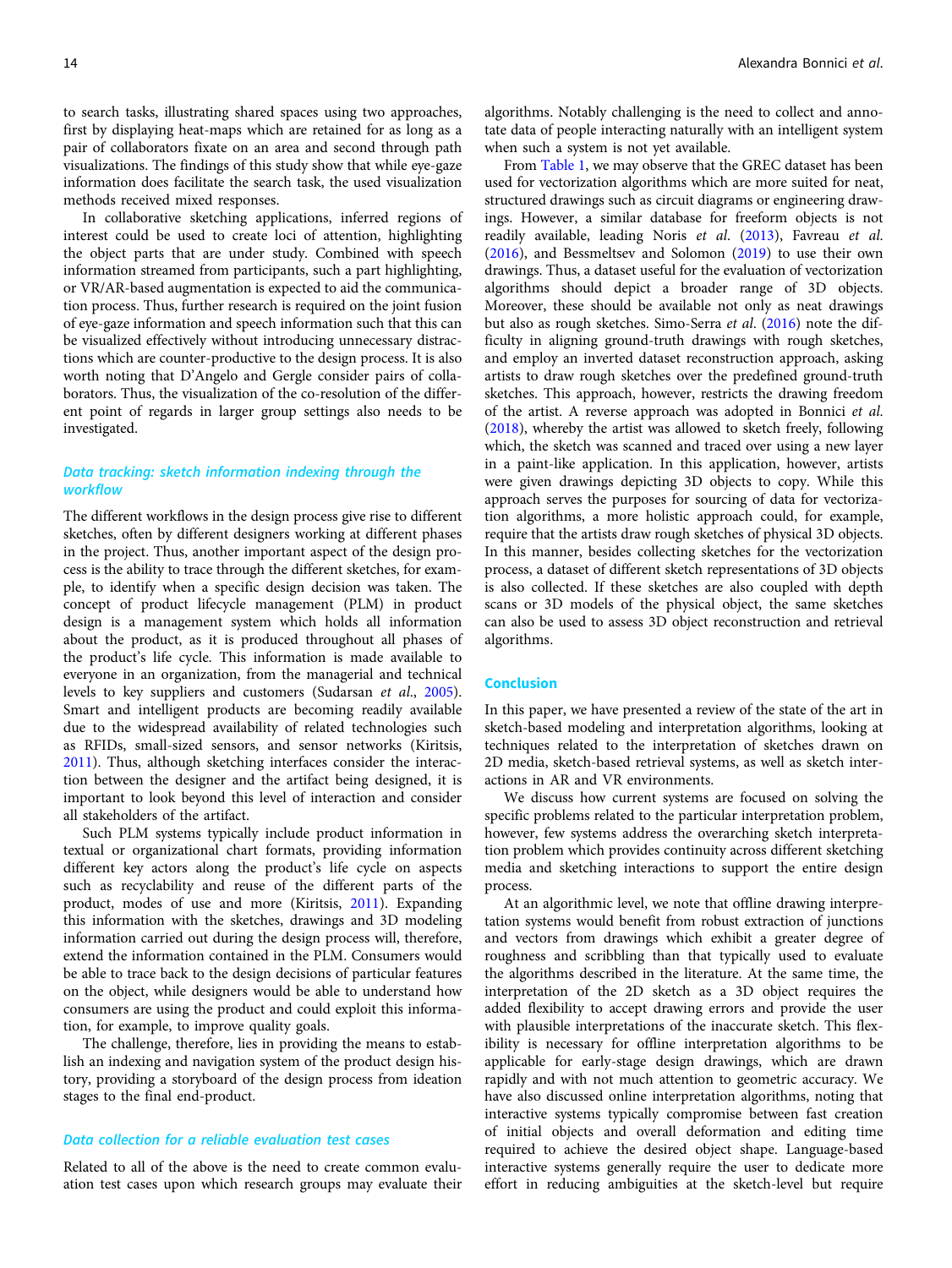<span id="page-14-0"></span>knowledge of more drawing rules, whereas blob-like inflation systems can provide the initial inflation quickly but require more effort to adjust the object. Combining online and offline interpretation techniques could, therefore, provide solutions whereby the user can obtain the initial 3D representation of the object using offline interpretation techniques, such that the initial model has more detail than the blob-like inflation systems, but can be achieved through natural sketching without the need to introduce any language-based rules. The interactive techniques can then be used to modify the shape of the object to correct for 3D geometry errors due to drawing ambiguities or errors.

We discuss that, while sketch interpretation algorithms are typically concerned only with the generation of the 3D object generated, these interpretation systems can be used in conjunction with sketch retrieval algorithms to help designers retrieve similar objects from online resources and catalogs. Research in this area needs to take into consideration two important aspects. The first is how to match sketchy drawings with objects. Here, NPR techniques can be used to facilitate the matching problems, although these algorithms would benefit from further research in line extraction in order to obtain line drawing representations of objects that are less susceptible to image noise and closer to the human-perceived lines. The second problem to investigate is the visualization of the search results so as not to overwhelm the user with many results. Here, VR and AR systems may provide users with better search space exploration tools.

VR and AR systems offer a platform for sketching in their own right, introducing a variety of user interactions and multiuser collaborations which would, otherwise, not be possible from traditional sketching interfaces. While user studies show that AR/VR sketching systems are viable options, medium- and long-term evaluation studies on the use of these systems are, thus far, not available. Such studies are necessary to help shape future immersive interactive systems.

Overall, although sketch interpretation systems are more intuitive and pleasant to use than the traditional CAD-based systems, these systems are still not widely used among practitioners in the design industry. One factor affecting this is the time and effort required by the user to take the initial sketch into its desired 3D form. For these systems to have any impact among practitioners, the time and effort required to create a model using automated sketch interpretation techniques should be less than that required to redraw the object using traditional CAD systems. Another factor that should be taken into consideration is the interoperability of the interpretation system. Design companies invest resources for systems and tools, and thus allowing for the seamless integration of novel tools with existing work flow practices, designers are more likely to embrace the new technologies being researched and developed.

Future sketch-based interfaces should also support collaborative design, including interactions between all stakeholders of the product design. We believe that addressing the challenges presented in this paper will allow for the development of new sketch interpretation systems that take a more holistic approach to the design problem and will, therefore, be of more practical use to practicing designers.

#### **References**

Ablameyko S and Pridmore T (2000) The line drawing interpretation problem. In Ablameyko S and Pridmore T (eds), Machine Interpretation of Line Drawing Images: Technical Drawings, Maps and Diagrams. London: Springer, pp. 1–19.

- Adler A and Davis R (2007) Speech and sketching: an empirical study of multimodal interaction. Proceedings of the 4th Eurographics Workshop on Sketch-Based Interfaces and Modelling, Riverside, California, August 02– 03, 2007. New York: ACM, pp. 83–90.
- Arora R, Kazi RH, Anderson F, Grossman T, Singh K and Fitzmaurice G (2017) Experimental evaluation of sketching on surfaces in VR. Proceedings of the 2017 CHI Conference on Human Factors in Computing Systems, Denver, Colorado, USA, May 06–11, 2017. New York: ACM, pp. 5643–5654.
- Barrera Machuca MD, Asente P, Lu J, Kim B and Stuerzlinger W (2017) Multiplanes: assisted freehand VR drawing. Adjunct Publication of the 30th Annual ACM Symposium on User Interface Software and Technology, Québec City, QC, Canada, October 22–25, 2017. New York: ACM, pp. 1–3.
- Bessmeltsev M and Solomon J (2019) Vectorization of line drawings via polyvector fields. ACM Transactions on Graphics 38, 9.1-9.12
- Bonnici A, Israel JH, Muscat AM, Camilleri D, Camilleri K and Rothenburg U (2015) Investigating user response to a hybrid sketch-based interface for creating 3D virtual models in an immersive environment. Proceedings of the 10th International Conference on Computer Graphics Theory and Applications, Berlin, Germany, March 11–14, 2015. Berlin: SCITEPRESS, pp. 470–477.
- Bonnici A, Bugeja D and Azzopardi G (2018) Vectorisation of sketches with shadows and shading using COSFIRE filters. Proceedings of the ACM Symposium on Document Engineering, Halifax, NS, Canada, August 28– 31, 2018, pp. 1–10.
- Canny J (1986) A computational approach to edge detection. IEEE Transactions on Pattern Analysis and Machine Intelligence 8, 679–698.
- Cao L, Liu J and Tang X (2008) What the back of the object looks like: 3D reconstruction from line drawings without hidden lines. IEEE Transactions on Pattern Analysis and Machine Intelligence 30, 507–517.
- Chen DY, Tian XP, Shen YT and Ouhyoung M (2003) On visual similarity based 3D model retrieval. Computer Graphics Forum 22, 223–232
- Chen JZ, Lei Q, Miao YW and Peng QS (2015) Vectorization of line drawing image based on junction analysis. Science China Information Sciences 58, 1.
- Cherubini M, Nüssli MA and Dillenbourg P (2008) Deixis and gaze in collaborative work at a distance (over a shared map): a computational model to detect misunderstandings. Proceedings of the 2008 Symposium on Eye Tracking Research & Applications, Savannah, Georgia, March 26–28, 2008. New York: ACM.
- Chhabra AK and Phillips IT (1998) The Second International Graphics Recognition Contest Raster to Vector Conversion: A Report. Graphics Recognition Algorithms and Systems, pp. 390–410.
- Çığ Ç and Sezgin TM (2015) Gaze-based prediction of pen-based virtual interaction tasks. International Journal of Human-Computer Studies 73, 91–106.

Clowes MB (1971) On seeing things. Artificial Intelligence 2, 76–116.

- Cole F, Golovinskiy A, Limpaecher A, Barros HS, Finkelstein A, Funkhouser T and Rusinkiewicz S (2008) Where do people draw lines? ACM Transactions on Graphics 27, 88:1–88:11.
- Cole F, Sanik K, DeCarlo D, Finkelstein A, Funkhouser T, Rusinkiewicz S and Singh M (2009) How well do line drawings depict shape? ACM Transactions on Graphics 28, 1–9.
- Cook MT and Agah A (2009) A survey of sketch-based 3D modelling techniques. Interacting with Computers 21, 201–211.
- Cooper M (2008) A rich discrete labelling scheme for line drawings of curved objects. IEEE Transactions on Pattern Analysis and Machine Intelligence 30, 741–745.
- Craft B and Cairns P (2009) Sketching sketching: outlines of a collaborative design method. Proceedings of the 23rd British HCI Group Annual Conference on People and Computers: Celebrating People and Technology (BCS-HCI '09), Cambridge, United Kingdom, September 01–05, 2009. Swinton, UK: British Computer Society, pp. 65–72.
- Dai G, Xie J and Fang Y (2018) Deep Correlated Holistic Metric Learning for Sketch-Based 3D Shape Retrieval. IEEE Transactions on Image Processing 27 (7), 3374–3386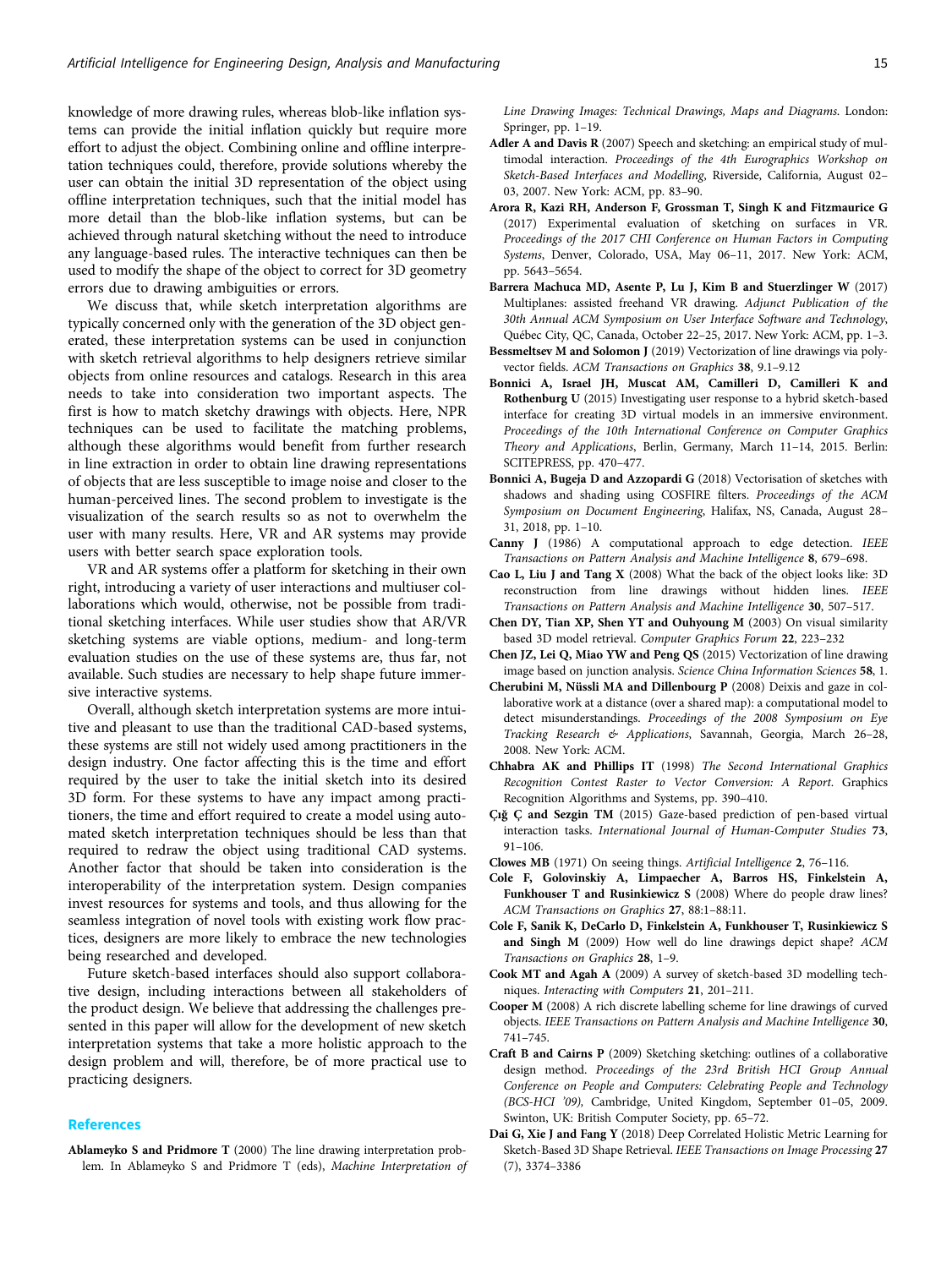- <span id="page-15-0"></span>D'Angelo S and Gergle D (2018) An eye for design: gaze visualizations for remote collaborative work. Proceedings of the 2018 CHI Conference on Human Factors in Computing Systems (CHI '18), Montreal QC, Canada, April 21–26, 2018. New York, NY, USA: ACM, Paper 349, p. 12, [doi:10.](https://doi.org/10.1145/3173574.3173923) [1145/3173574.3173923.](https://doi.org/10.1145/3173574.3173923)
- DeCarlo D, Finkelstein A, Rusinkiewicz S and Santella A (2003) Suggestive contours for conveying shape. ACM Transactions on Graphics 22, 848–855.
- Delanoy J, Aubry M, Isola P, Efros AA and Bousseau A (2018) 3D sketching using multi-view deep volumetric prediction. Proc. ACM Comput. Graph. Interact. Tech. 1, 1, Article 21 (July 2018), p. 22. [doi:10.1145/3203197.](https://doi.org/10.1145/3203197)
- Dori D and Wenyin L (1999) Sparse pixel vectorization: an algorithm and its performance evaluation. IEEE Transactions on Pattern Analysis and Machine Intelligence, Vol. 21, No. 3, pp. 202–215.
- Drascic D and Milgram P (1996) Perceptual issues in augmented reality. SPIE Stereoscopic Displays and Virtual Reality Systems III, San Jose, CA, United States, Vol. 2653, pp. 123–135.
- Eisenstein J, Barzilay R and Davis R (2008) Gesture salience as a hidden variable for coreference resolution and keyframe extraction. Journal of Artificial Intelligence Research 31, 353–398.
- Eissen K and Steur R (2007) Sketching. Drawing Techniques for Product Designers. Netherlands: BIS Publishers.
- Eitz M, Richter R, Boubekeur T, Hildebrand K and Alexa M (2012) Sketch-based shape retrieval. ACM Transactions on Graphics 31, 1–10.
- Favreau J-D, Lafarge F and Bousseau A (2016) Fidelity vs. simplicity: a global approach to line drawing vectorization. ACM Transactions on Graphics 35, 120:1–120:10.
- Fiorentino M, De Amicis R, Stork A and Monno G (2002) Surface design in virtual reality as industrial application. Proceedings of the DESIGN Conference, May 14–17, 2002, Cavtat, Dubrovnik, Croatia, pp. 477–482.
- Fonseca MJ, Pimentel C and Jorge JA (2002) CALI: an online scribble recognizer for calligraphic interfaces. Sketch Understanding, Papers from the 2002 AAAI Spring Symposium, 25–27 March 2002, Stanford, California.
- Gao C, Tang M, Liang X, Su Z and Zou C (2018) PencilArt: a chromatic penciling style generation framework. Computer Graphics Forum 37, 395–409.
- Heiser J, Tversky B and Silverman M (2004) Sketches for and from collaboration. In Gero JS, Tversky B and Knight T (eds), Visual and Spatial Reasoning in Design III, NSW, Australia: Key Centre of Design Computing and Cognition, University of Sydney, pp. 69–78.
- Hilaire X and Tombre K (2006) Robust and accurate vectorization of line drawings. IEEE Transactions on Pattern Analysis and Machine Interpretation 28, 890–904.
- Huang G, Liu Z, Van Der Maaten L and Weinberger KQ (2017) Densely connected convolutional networks. Proceedings of the IEEE Conference on Computer Vision and Pattern Recognition, 21–26 July, Hawai, pp. 4700–4708.
- Huffman D (1971) Impossible objects as nonsense sentences. Machine Intelligence 6, 295–324.
- Igarashi T, Matsuoka S and Tanaka H (1999) Teddy: a sketching interface for 3D freeform design. Proceedings of the 26th Annual Conference on Computer Graphics and Interactive Techniques, August 8–13, 1999, Los Angeles, California, USA. ACM Press/Addison-Wesley Publishing Co, pp. 409–416.
- Isikdogan F, Bovik A and Passalacqua P (2015) Automatic channel network extraction from remotely sensed images by singularity analysis. IEEE Geoscience and Remote Sensing Letters 12, 2218–2221.
- Israel JH, Wiese E, Mateescu M, Zöllner C and Stark R (2009) Investigating three-dimensional sketching for early conceptual design – results from expert discussions and user studies. Computers & Graphics 33, 462-473.
- Iwata H (1993) Pen-based haptic virtual environment. Proceedings of the IEEE Virtual Reality Annual International Symposium, September 18–22, 1993, Seatle, USA, pp. 287–292.
- Judd T, Durand F and Adelson E (2007) Apparent ridges for line drawing. ACM Transactions on Graphics 26, 19.1–19.7
- Kang H, Lee S and Chui CK (2007) Coherent line drawing. Proceedings of the 5th International Symposium on Non-Photorealistic Animation and Rendering, San Diego, California, August 04–05, 2007. New York: ACM, pp. 43–50.
- Katz RA and Pizer SM (2004) Untangling the Blum medial axis transform. International Journal of Computer Vision 55, 139–153.
- Keefe DF, Feliz DA, Moscovich T, Laidlaw DH and LaViola Jr JJ (2001) Cavepainting: a fully immersive 3D artistic medium and interactive experience. Proceedings of the 2001 Symposium on Interactive 3D Graphics. New York: ACM, pp. 85–93.
- Keefe D, Zeleznik R and Laidlaw D (2007) Drawing on air: input techniques for controlled 3D line illustration. IEEE Transactions on Visualization and Computer Graphics 13, 1067–1081.
- Keysers D and Breuel T (2006) Optimal line and arc detection on run-length representations. Proceedings of the Graphics Recognition Workshop, Hong Kong, China, August 25–26, 2005. LNCS, Springer.
- Kiritsis D (2011) Closed-loop PLM for intelligent products in the era of the Internet of things. Computer-Aided Design 43, 479–501.
- Kirk D, Rodden T and Stanton Fraser D (2007) Turn it this way: grounding collaborative action with remote gestures. Proceedings of the SIGCHI Conference on Human Factors in Computing Systems, San Jose, California, USA, April 28–May 03, 2007. New York: ACM, pp. 1039–1048.
- Kyratzi S and Sapidis N (2009) Extracting a polyhedron from a single-view sketch: topological construction of a wireframe sketch with minimal hidden elements. Computers & Graphics 33, 270-279.
- Landay JA and Myers BA (1995) Interactive sketching for the early stages of user interface design. Proceedings of the SIGCHI Conference on Human Factors in Computing Systems, Denver, Colorado, USA, May 07–11, 1995. Denver, Colorado, USA: ACM Press/Addison-Wesley Publishing Co, pp. 43–50.
- Leopold HA, Orchard J, Zelek JS and Lakshminarayanan V (2019) PixelBNN: augmenting the pixelCNN with batch normalization and the presentation of a fast architecture for retinal vessel segmentation. Journal of Imaging 5, 26.
- Li C, Liu X and Wong T (2017) Deep extraction of manga structural lines. ACM Transactions on Graphics 36, Article 117.
- Li C, Pan H, Liu Y, Tong X, Sheffer A and Wang W (2018) Robust flowguided neural prediction for sketch-based freeform surface modeling. ACM Transactions on Graphics 37, Article 238. doi[:10.1145/3272127.](https://doi.org/10.1145/3272127.3275051) [3275051](https://doi.org/10.1145/3272127.3275051).
- Lins RD, de Almeida MM, Bernardino RB, Jesus D and Oliveira JM (2017) Assessing binarization techniques for document images. Proceedings of the 2017 ACM Symposium on Document Engineering, 4th–7th September 2017, Valletta, Malta. Malta: ACM, pp. 183–192.
- Lipson H and Shpitalni M (2007) Correlation-based reconstruction of a 3D object from a single freehand sketch. ACM SIGGRAPH 2007 Courses, San Diego, California, August 05–09, 2007. New York: ACM, p. 44.
- Liu J, Chen Y and Tang X (2011) Decomposition of complex line drawings with hidden lines for 3D planar-faced manifold object reconstruction. IEEE Transactions on Pattern Analysis and Machine Intelligence 33, 3–15.
- Lu C, Xu L and Jia J (2012) Combining sketch and tone for pencil drawing production. Proceedings of the Symposium on Non-Photorealistic Animation and Rendering, Annecy, France, June 04–06, 2012. Germany: Eurographics Association, pp. 65–73.
- Lugt RVD (2002) Functions of sketching in design idea generation meetings. Proceedings of the 4th Conference on Creativity & Cognition. Loughborough, UK: ACM, pp. 72–79.
- Lun Z, Gadelha M, Kalogerakis E, Maji S and Wang R (2017) 3D shape reconstruction from sketches via multi-view convolutional networks. 2017 International Conference on 3D Vision (3DV), 10–12 October 2017, Qingdao, China. IEEE, pp. 67–77.
- Marin D, Aquino A, Gegundez-Arias ME and Bravo JM (2011) A new supervised method for blood vessel segmentation in retinal images by using grey-level and moment invariant-based features. IEEE Transactions on Medical Imaging 30, 146–158.
- Masry M and Lipson H (2007) A sketch-based interface for iterative design and analysis of 3D objects. ACM SIGGRAPH 2007 Courses, San Diego, California, August 05–09, 2007. ACM, p. 31.
- Massie TH and Salisbury JK (1994) The PHANToM haptic interface: a device for probing virtual objects. Proceedings of the ASME Winter Annual Meeting, Symposium on Haptic Interfaces for Virtual Environment and Teleoperator Systems, November 1994, Chicago, USA, Vol. 55(1), pp. 295–300.
- Mitani J, Suzuki H and Kimura F (2002) 3D sketch: sketch-based model reconstruction and rendering. In Cugini U and W ozny M (eds), From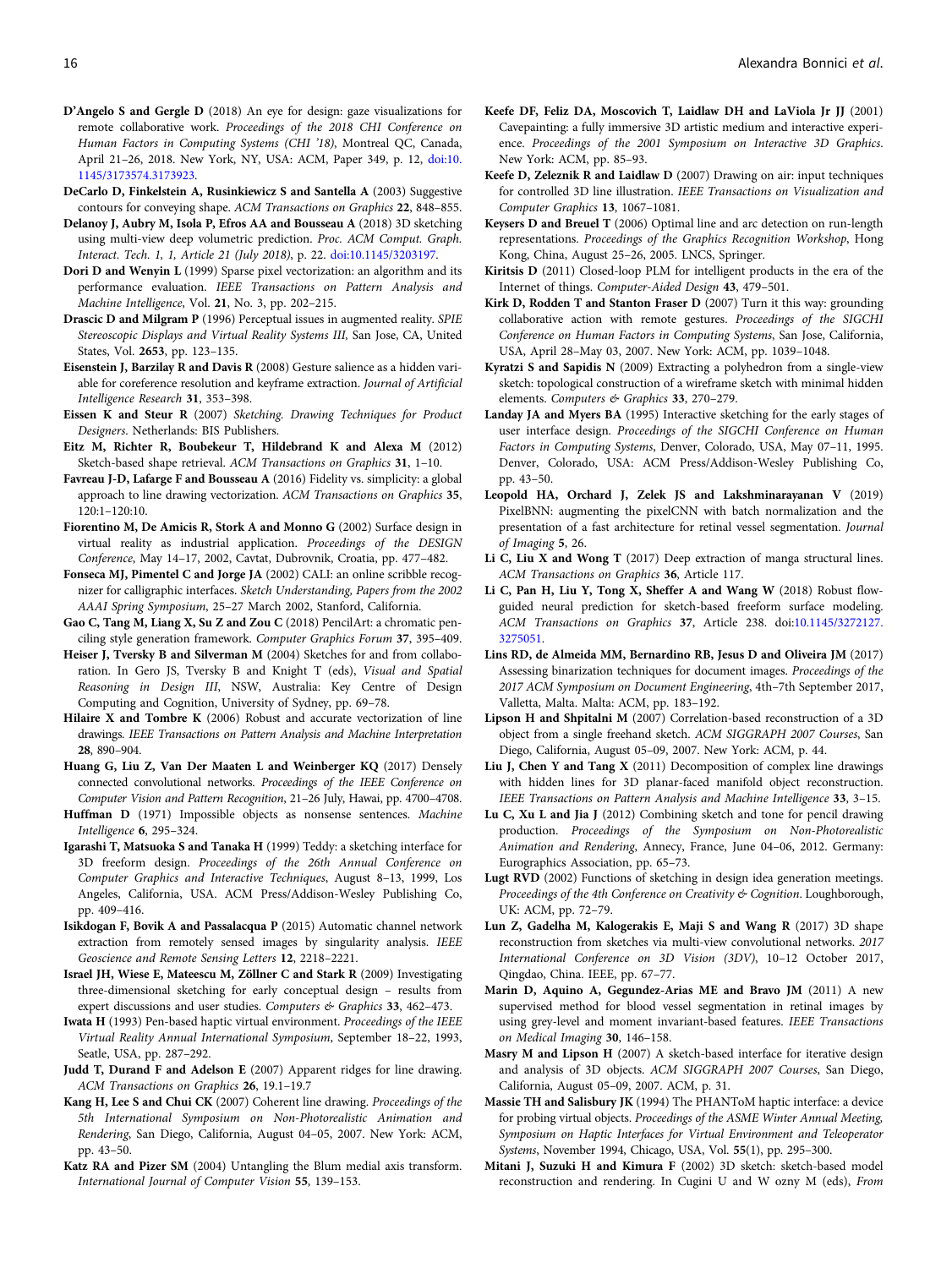<span id="page-16-0"></span>Geometric Modelling to Shape Modelling, Kluwer International Federation For Information Processing Series, Vol. 208. Norwell, MA: Kluwer Academic Publishers, pp. 85–98.

- Monk AF and Gale C (2002) A look is worth a thousand words: full gaze awareness in video-mediated conversation. Discourse Processes 33, 257–278.
- Munehiro N and Huang TS (2001) An interactive 3D visualization for content-based image retrieval. Proceedings of the IEEE International Conference on Multimedia, 22–25 August 2001, Tokyo, Japan, Japan, pp. 22–25.
- Nealen A, Igarashi T, Sorkine O and Alexa M (2007) Fibermesh: designing free-form surfaces with 3D curves. ACM Transactions on Graphics 26, 41.1–41.9
- Nguyen-Phuoc TH, Li C, Balaban S and Yang Y (2018) RenderNet: a deep convolutional network for differentiable rendering from 3D shapes. Advances in Neural Information Processing Systems, Montréal, Canada, December 03–08, 2018, pp. 7891–7901.
- Noris G, Hornung A, Sumner RW, Simmons M and Gross M (2013) Topology-driven vectorization of clean line drawings. ACM Transactions on Graphics 32, 1–11.
- Norman DA (2010) Natural user interfaces are not natural. Interactions 17, 6–10.
- Olsen L, Samavati F, Sousa MC and Jorge J (2008) A Taxonomy of Modelling Techniques Using Sketch-Based Interfaces. Eurographics state of the art reports, 1 (1.4), 1.
- Olsen L, Samavati F and Jorge J (2011) NaturaSketch: modeling from images and natural sketches. IEEE Transactions on Computer Graphics and Applications 31, 24–34.
- Oviatt S, Cohen P, Wu L, Vergo J, Duncan L, Suhm B, Bers J, Holzman T, Winograd T, Landay J, Larson J and Ferro D (2000) Designing the user interface for multimodal speech and pen-based gesture applications: state-of-the-art systems and future research directions. Human-Computer Interaction 15, 263–322.
- Pham T-A, Delalandre M, Barrat S and Ramel J-Y (2014) Accurate junction detection and characterization in line-drawing images. Pattern Recognition 47, 282–295.
- Pu J and Ramani K (2005) A 3D model retrieval method using 2D freehand sketches. Computational Science, ICCS 2005, Atlanta, GA, May 22–25, 2005. Springer Berlin Heidelberg, pp. 343–346.
- Ramel JY, Vincent N and Emptoz H (1998) A coarse vectorization as an initial representation for the understanding of line drawing images. In Blostein D and Kwon Y-B (eds), Lecture Notes in Computer Science, Graphics Recognition – Algorithms and Applications, Vol. 1389. Berlin, Germany: Springer-Verlag, pp. 48–57.
- Ren JS and Xu L (2015) On vectorization of deep convolutional neural networks for vision tasks. Proceedings of the 29th AAAI Conference on Artificial Intelligence, January 25–30, 2015, Austin Texas, USA.
- Ronneberger O, Fischer P and Brox T (2015) U-net: Convolutional networks for biomedical image segmentation. In Navab N, Hornegger J, Wells W and Frangi A (eds), Medical Image Computing and Computer-Assisted Intervention – MICCAI 2015. MICCAI 2015. Lecture Notes in Computer Science, Vol. 9351. Cham: Springer, pp. 234–241.
- Ros L and Thomas F (2002) Overcoming superstrictness in line drawing interpretation. IEEE Transactions on Pattern Analysis and Machine Intelligence 24, 456–466.
- Schkolne S, Pruett M and Schröder P (2001) Surface drawing: creating organic 3D shapes with the hand and tangible tools. Proceedings of the SIGCHI Conference on Human Factors in Computing Systems, March 31– April 5 in Seattle, Washington, USA. New York: ACM, pp. 261–268.
- Schlösser C (2018) Towards concise gaze sharing. Proceedings of the 2018 ACM Symposium on Eye Tracking Research & Applications (ETRA '18), Warsaw, Poland, June 14–17, 2018. New York, NY, USA: ACM, Article 78, p. 3, [doi:10.1145/3204493.3207416.](https://doi.org/10.1145/3204493.3207416)
- Schütze M, Sachse P and Römer A (2003) Support value of sketching in the design process. Research in Engineering Design 14, 89–97.
- Schweikardt E and Gross MD (2000) Digital clay: deriving digital models from freehand sketches. Automation in Construction 9, 107–115.
- Shilane P, Min P, Kazhdan M and Funkhouser T (2004) The Princeton shape benchmark. Proceedings on Shape Modelling Applications, 7–9 June 2004, Genova, Italy, pp. 167–178.
- Simo-Serra E, Iizuka S, Sasaki K and Ishikawa H (2016) Learning to simplify: fully convolutional networks for rough sketch cleanup. ACM Transactions on Graphics 35, Article 121.
- Skwarek M (2013) CreatAR: Augmented reality app. ACM SIGGRAPH 2013 Mobile, Anaheim, California, July 21–25, 2013, pp. 21:1–21:1.
- Soares JVB, Leandro JJG, Cesar RM, Jelinek HF and Cree MJ (2006) Retinal vessel segmentation using the 2-D Gabor wavelet and supervised classification. IEEE Transactions on Medical Imaging 25, 1214–1222.
- Song J, Su F, Chen J, Tai C and Cai S (2002) An object-oriented progressive-simplification-based vectorization system for engineering drawings: model, algorithm, and performance. IEEE Transactions on Pattern Analysis and Machine Intelligence 24, 1048–1060.
- Steger C (1998) An unbiased detector of curvilinear structures. IEEE Transactions on Pattern Analysis and Machine Intelligence 20, 113–125.
- Strasnick E, Holz C, Ofek E, Sinclair M and Benko H (2018) Haptic links: Bimanual haptics for virtual reality using variable stiffness actuation. Proceedings of the 2018 CHI Conference on Human Factors in Computing Systems, Montreal QC, Canada, April 21–26, 2018, Vol. 644. New York: ACM, pp. 1–12.
- Sudarsan R, Fenves SJ, Sriram RD and Wang F (2005) A product information modeling framework for product lifecycle management. Computer-Aided Design 37, 1399–1411.
- Szeliski R (2010) Computer Vision: Algorithms and Applications. London: Springer-Verlag.
- Tombre K, Ah-Soon C, Dosch P, Masini G and Tabbone S (2000) Stable and robust vectorization: how to make the right choices. In Chhabra AK and Dori D (eds), Graphics Recognition Recent Advances. GREC 1999. Lecture Notes in Computer Science, Vol. 1941. Berlin, Heidelberg: Springer, pp. 3–18.
- Tversky B and Suwa M (2009) Thinking with sketches. In Markman AB and Wood KL (eds), Tools for Innovation: The Science behind the Practical Methods That Drive New Ideas. New York, NY, USA: Oxford University Press, pp. 75–84.
- Varley P (2009) The use of neighbourhood matching in constructing hidden object topology. Proceedings of the World Congress on Engineering, July 1–3, 2009, London, U.K., Vol. 1.
- Wacker P, Voelker S, Wagner A and Borchers J (2018) Physical guides: an analysis of 3D sketching performance on physical objects in augmented reality. Proceedings of the Symposium on Spatial User Interaction - SUI '18, Berlin, Germany, October 13–14, 2018. New York, NY, USA: ACM Press, pp. 25–35, [doi:10.1145/3267782.3267788.](https://doi.org/10.1145/3267782.3267788)
- Waltz D (1975) Understanding line drawings of scenes with shadows. In Winston PH (ed.), The Psychology of Computer Vision. McGraw-Hill, pp. 19–91, Chap. 2.
- Wang F, Kang L and Li Y (2015) Sketch-based 3D shape retrieval using convolutional neural networks. IEEE Conference on Computer Vision and Pattern Recognition, 7–12 June 2015, Boston, MA, USA.
- Wiese E, Israel JH, Meyer A and Bongartz S (2010) Investigating the learnability of immersive free-hand sketching. Proceedings of the Seventh Sketch-Based Interfaces and Modeling Symposium, Annecy, France, June 07–10, 2010. Eurographics Association, pp. 135–142.
- Xie J, Dai G, Zhu F and Fang Y (2017) Learning barycentric representations of 3D shapes for sketch-based 3D shape retrieval. 2017 IEEE Conference on Computer Vision and Pattern Recognition (CVPR), Honolulu, HI, 2017, pp. 3615–3623.
- Xu B, Chang W, Sheffer A, Bousseau A, McCrae J and Singh K (2014) True2form: 3D curve networks from 2D sketches via selective regularization. ACM Transactions on Graphics 33, 131.1-131.13
- Xu Y, Xie Z, Feng Y and Chen Z (2018) Road extraction from highresolution remote sensing imagery using deep learning. Remote Sensing 10, 1461–1476
- Ye M and Zhou S (2019) DeepShapeSketch: Generating hand drawing sketches from 3D objects. International Joint Conference on Neural Networks, pg 1-8, 14-19 July 2019, Budapest, Hungary.
- Yoon SM, Scherer M, Schreck T and Kuijper A (2010) Sketch-based 3D model retrieval using diffusion tensor fields of suggestive contours. Proceedings of the 18th ACM International Conference on Multimedia, Firenze, Italy, October 25–29, 2010. New York: ACM, pp. 193–200.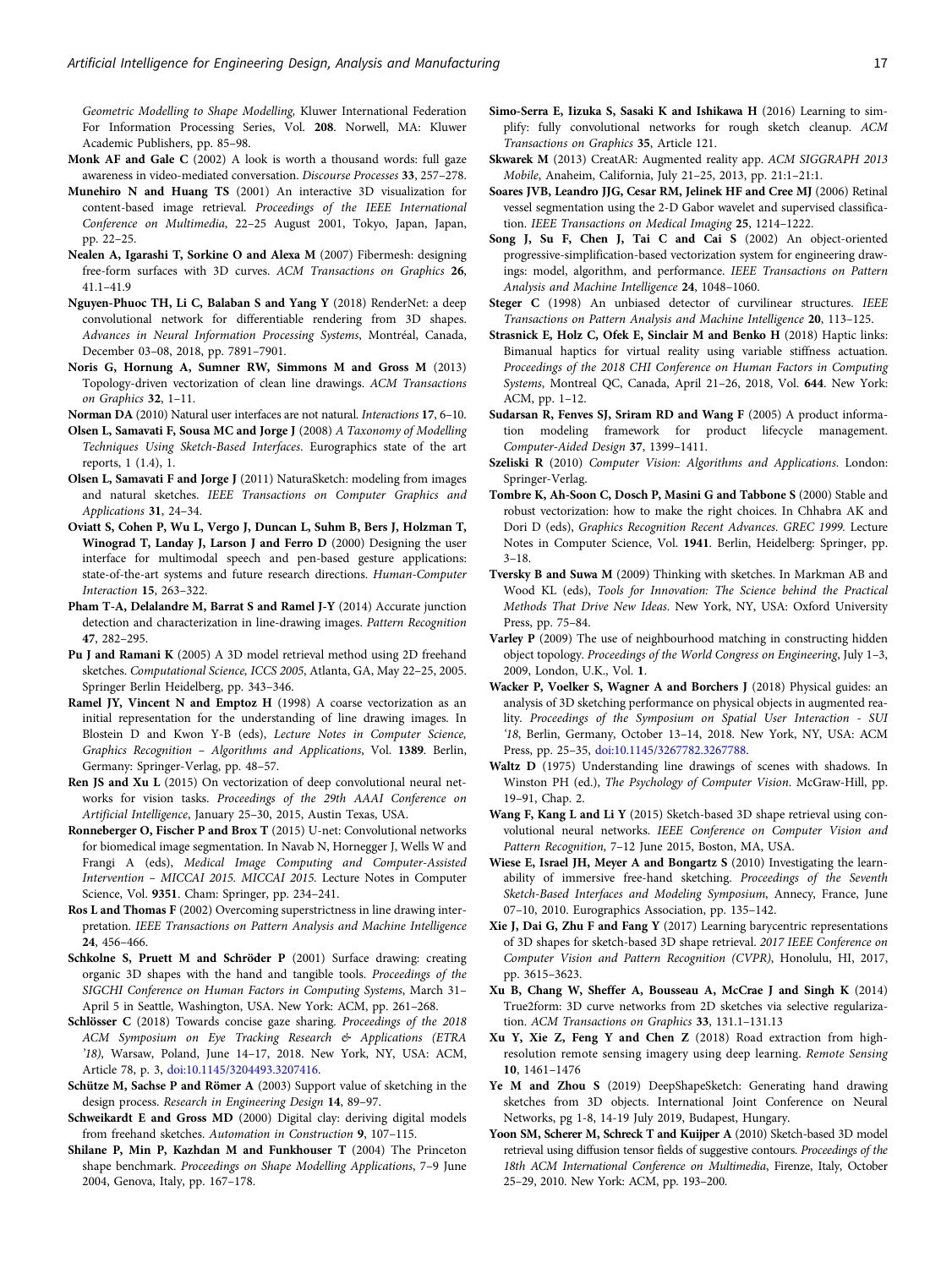- <span id="page-17-0"></span>Zeleznik RC, Herndon KP and Hughes JF (2006) SKETCH: An interface for sketching 3D scenes. ACM SIGGRAPH 2006 Courses, Boston, Massachusetts, July 30–August 03, 2006. New York: ACM.
- Zhu Fan, Xie Jin and Fang Yi (2016) Learning cross-domain neural networks for sketch-based 3D shape retrieval. Proceedings of the Thirtieth AAAI Conference on Artificial Intelligence (AAAI'16), Phoenix, Arizona, USA, February 12–17, 2016, pp. 3683–3689.
- Alexandra Bonnici graduated as an Electrical and Electronics Engineer from the University of Malta and obtained her MPhil and PhD also from the University of Malta, working in the area of sketch recognition and interpretation. Her research interests include the application of image and signal processing as well as machine learning algorithms to areas of sketch interpretation and music analysis. Alexandra is a member of the IEEE, the ACM, and the Eurographics.
- Alican Akman received his BSc degree in Electrical and Electronics Engineering with a double major in Physics from Bogazici University in 2017, both with high honors. He was also an exchange student in the Electrical and Computer Engineering Department at the University of Illinois at Urbana-Champaign in 2016. He is currently a research and teaching assistant at Koç University IUI Laboratory as an MSc student as well as a data scientist at Turkcell. His research interests include explainable artificial intelligence, machine learning, big data analytics, and computer vision. His latest research is focused on developing machine learning methods for novel applications such as animation generation and 3D model sketching.
- Gabriel Calleja received the BEng (Hons) in Electrical and Electronics Engineering and MSc in Signals, Systems and Control degrees from the University of Malta in 2017 and 2018, respectively. He is currently working as a Systems and Network Engineer at ICT Solutions Ltd Malta designing and maintaining various networks and systems that meet client's needs.
- Kenneth P. Camilleri graduated in Electrical Engineering from the University of Malta in 1991 and received the MSc in Signal Processing & Machine Intelligence and PhD in Image Processing & Pattern Recognition in 1994 and 1999, respectively, from the University of Surrey, Guildford, UK. He is currently the Head of Department of Systems and Control Engineering in the Faculty of Engineering and Director of the Centre for Biomedical Cybernetics at the University of Malta. Professor Camilleri has a long track record in research in the area of computer vision and in the analysis of brain signals, publishing over 120 research papers in peer-reviewed international journals and conferences. His present research work, together with his PhD students and research colleagues spans the areas of computer vision for eye-gaze tracking, various applications of thermal image analysis (thermography), sketch and drawing understanding, scene understanding augmented by natural language, ultrasound signal and image processing, electroencephalography (EEG) signal processing, brain–computer interfacing, multi-sensorial gait and motion analysis, stroke patient rehabilitation monitoring and neurorehabilitation.
- Patrick Fehling is a student of Applied Computer Sciences at the HTW Berlin and participates in the research project Virtual Environment for Teamwork and ad-hoc Collaboration between Companies and heterogeneous User Groups (VENTUS). His work focuses on the Leapmotion controller and novel 3D user input techniques as alternatives to traditional handheld interaction devices. Besides, he works for BOC Information Technologies Consulting GmbH as a student employee in the development team of Business Process Modeling and Enterprise Architecture Management tools.
- Alfredo Ferreira is an Assistant Professor at the Instituto Superior Técnico, University of Lisbon. He received his PhD (2009), MSc (2005), and BS

(2002) degrees in Information Systems and Computer Science from the Technical University of Lisbon. He is simultaneously a researcher of the Visualization and Intelligent Multimodal Interfaces Group at INESC-ID Lisboa. He works on multimodal and natural interfaces, virtual and augmented reality, and 3D object retrieval. He has been involved in several national and European (SmartSketches, EuroTooling21, MAXIMUS) projects focusing on these topics. Alfredo Ferreira is also a member of ACM, IEEE, and Eurographics.

- Florian Hermuth is a Master student of Applied Computer Science at the University of Applied Sciences HTW Berlin. He also works as a research assistant for the VENTUS research project, together with Prof. J.H. Isreal. Florian received a Bachelor of Science in Applied Computer Science at the University of Applied Sciences HTW Berlin, with a focus on multimedia. During his studies, Florian worked on different projects about virtual sketching in 2D and 3D.
- Johann Habakuk Israel is a Professor of Applied Computer Sciences at the HTW Berlin and a member of the special interest group Be-greifbare Interaktion (tangible interaction) of the German Informatics Society. His main research areas are human–computer interaction, virtual reality, 3D user interfaces, immersive sketching and modeling, tangible interaction, and transdisciplinary research.
- Tom Landwehr is a Bachelor student of Applied Computer Sciences at the HTW Berlin and was an intern with the research project Virtual Environment for Teamwork and ad-hoc Collaboration between Companies and heterogeneous User Groups (VENTUS) focusing on components of the user interface, as well as their implementation in a virtual reality environment.
- Juncheng Liu received a Bachelor degree in Software Engineering from the Dalian University of Technology, China, in 2013. He is currently a PhD candidate at the Institute of Computer Science and Technology, Peking University, China. His main research interests include 3D processing, pattern recognition, and machine learning.
- Natasha Mary Jane Padfield graduated from the University of Malta with a Master's degree in Signals, Systems and Control in 2018. Her main area of interest is signal processing, and she is currently reading for a PhD at the University of Strathclyde, with a research focus on brain controlled human–computer interfaces.
- T. Metin Sezgin received a B.S. in Computer Science with summa-cum laude with Honors distinctions from Syracuse University in 1999, and the MS and PhD degrees from the Massachusetts Institute of Technology, in 2001 and 2006, respectively. He subsequently joined the University of Cambridge as a postdoctoral research associate, and held a visiting researcher position with Harvard University in 2010. He is currently an associate professor at Koç University, Istanbul, and directs the Intelligent User Interfaces (IUI) Laboratory. His research interests include intelligent human–computer interfaces and HCI applications of machine learning. He is particularly interested in applications of these technologies in building intelligent pen-based interfaces.
- Paul L. Rosin is Professor at the School of Computer Science & Informatics, Cardiff University. Previous posts include lecturer at the Department of Information Systems and Computing, Brunel University London, UK, a research scientist at the Institute for Remote Sensing Applications, Joint Research Centre, Ispra, Italy, and lecturer at the Curtin University of Technology, Perth, Australia. His research interests are wide and include: low-level image processing, performance evaluation, shape analysis, facial